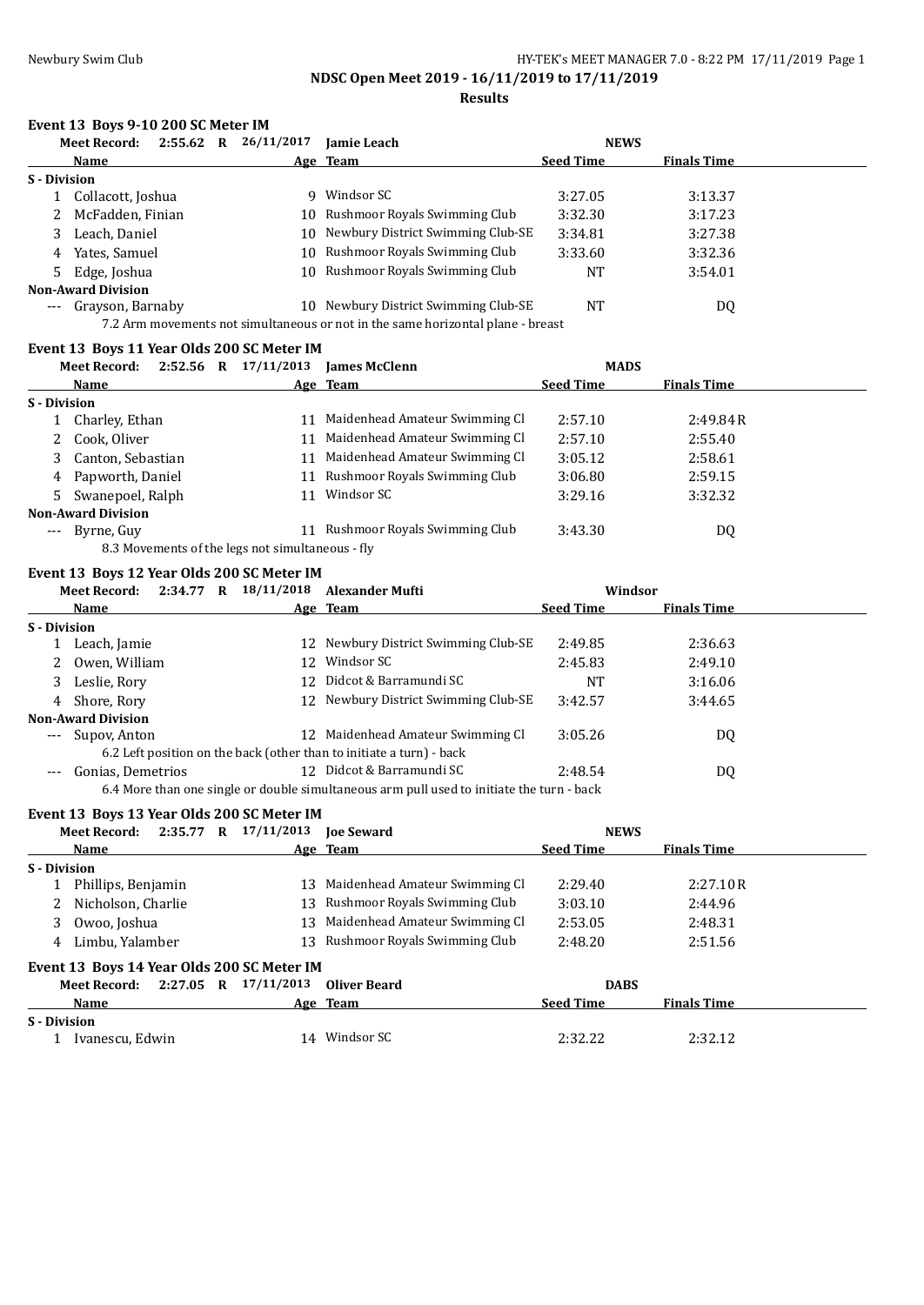**NDSC Open Meet 2019 - 16/11/2019 to 17/11/2019 Results**

| S - Division  (Event 13 Boys 14 Year Olds 200 SC Meter IM) |     |                                                                                         |                  |                    |
|------------------------------------------------------------|-----|-----------------------------------------------------------------------------------------|------------------|--------------------|
| Name                                                       |     | Age Team                                                                                | <b>Seed Time</b> | <b>Finals Time</b> |
| Wilks, Aaron<br>2                                          |     | 14 Windsor SC                                                                           | 2:35.68          | 2:36.72            |
| Deutschmann, Matthew<br>3                                  |     | 14 Maidenhead Amateur Swimming Cl                                                       | 2:45.65          | 2:37.72            |
| <b>Non-Award Division</b>                                  |     | 14 Windsor SC                                                                           | NT               |                    |
| --- Scherrer, Augustin                                     |     | 7.6 Did not touch at turn or finish with both hands, or touch not simultaneous - breast |                  | DQ                 |
|                                                            |     |                                                                                         |                  |                    |
| Event 13 Boys 15 & Over 200 SC Meter IM                    |     |                                                                                         |                  |                    |
| Meet Record: 2:54.57 R 18/11/2018                          |     | <b>Charles Swanepoel III</b>                                                            | Windsor          |                    |
| Name                                                       |     | <u>Age Team</u>                                                                         | <b>Seed Time</b> | <b>Finals Time</b> |
| <b>S</b> - Division                                        |     | 16 Windsor SC                                                                           |                  |                    |
| 1 Stearn, Oliver                                           |     |                                                                                         | 2:26.98          | 2:23.06R           |
| 2 Allen, Tobias                                            |     | 17 Newbury District Swimming Club-SE                                                    | 2:27.61          | 2:27.80R           |
| Hargreaves, James<br>3                                     | 15  | Windsor SC                                                                              | 2:39.76          | 2:39.95R           |
| 4 Swanepoel III, Charles                                   | 16  | Windsor SC                                                                              | 2:51.14          | 2:50.51R           |
| Event 14 Girls 9-10 400 SC Meter Freestyle                 |     |                                                                                         |                  |                    |
| 5:33.87 R 18/11/2018<br>Meet Record:                       |     | <b>Rhiarna Wilks</b>                                                                    | Windsor          |                    |
| Name                                                       | Age | <b>Team</b>                                                                             | <b>Seed Time</b> | <b>Finals Time</b> |
| S - Division                                               |     |                                                                                         |                  |                    |
| 1 Duell, Emilia                                            |     | 10 Maidenhead Amateur Swimming Cl                                                       | 6:21.91          | 6:03.78            |
| Maguire, Ella<br>2                                         |     | 10 Rushmoor Royals Swimming Club                                                        | 6:19.00          | 6:08.53            |
| 3<br>Fangli, Anet                                          |     | 10 Rushmoor Royals Swimming Club                                                        | 6:35.20          | 6:12.67            |
| Stevenson, Isabel<br>4                                     |     | 10 Windsor SC                                                                           | 6:38.08          | 6:17.89            |
| Goodman, Louise<br>5.                                      |     | 10 Newbury District Swimming Club-SE                                                    | 7:04.58          | 6:52.46            |
| <b>Non-Award Division</b>                                  |     |                                                                                         |                  |                    |
| --- Howley, Rosa                                           |     | 10 Maidenhead Amateur Swimming Cl                                                       | 6:56.24          | <b>NS</b>          |
| Event 14 Girls 11 Year Olds 400 SC Meter Freestyle         |     |                                                                                         |                  |                    |
| <b>Meet Record:</b>                                        |     | 5:15.63 R 18/11/2018 Kirsten Fraser                                                     |                  | Newbury-SE         |
| <b>Name</b>                                                |     | Age Team                                                                                | <b>Seed Time</b> | <b>Finals Time</b> |
| S - Division                                               |     |                                                                                         |                  |                    |
| 1 Heard-Norrish, Charlotte                                 |     | 11 Maidenhead Amateur Swimming Cl                                                       | 5:27.21          | 5:33.81            |
| 2 Cannon, Holly                                            |     | 11 Maidenhead Amateur Swimming Cl                                                       | 6:37.76          | 6:12.42            |
| Mitchell, Emma<br>3                                        |     | 11 Didcot & Barramundi SC                                                               | <b>NT</b>        | 6:24.34            |
| Bevan, Charlotte<br>4                                      |     | 11 Newbury District Swimming Club-SE                                                    | <b>NT</b>        | 6:28.12            |
| Event 14 Girls 12 Year Olds 400 SC Meter Freestyle         |     |                                                                                         |                  |                    |
| Meet Record: 5:20.47 R 18/11/2018 Lena McGowan             |     |                                                                                         |                  | Newbury-SE         |
| Name                                                       |     | Age Team                                                                                | Seed Time        | <b>Finals Time</b> |
| <b>S</b> - Division                                        |     |                                                                                         |                  |                    |
| 1 Patterson, Anna                                          |     | 12 Newbury District Swimming Club-SE                                                    | 5:25.50          | 5:20.56            |
| Mullin, Eva<br>2                                           |     | 12 Windsor SC                                                                           | 5:30.46          | 5:27.25            |
| Lampard, Eleanor<br>3                                      |     | 12 Maidenhead Amateur Swimming Cl                                                       | 5:26.89          | 5:35.01            |
| Roke, Emily<br>4                                           |     | 12 Rushmoor Royals Swimming Club                                                        | 5:53.70          | 5:38.77            |
| Bosley, Lucy<br>5                                          |     | 12 Newbury District Swimming Club-SE                                                    | 6:09.09          | 5:53.62            |
| Warnes, Holly<br>6                                         |     | 12 Rushmoor Royals Swimming Club                                                        | 6:45.00          | 6:02.82            |
|                                                            |     |                                                                                         |                  |                    |
| Event 14 Girls 13 Year Olds 400 SC Meter Freestyle         |     |                                                                                         |                  |                    |
| 4:59.66 R 18/11/2018<br><b>Meet Record:</b>                |     | <b>Georgia Humphreys</b>                                                                |                  | Newbury-SE         |
| Name                                                       |     | Age Team                                                                                | <b>Seed Time</b> | <b>Finals Time</b> |
| S - Division                                               |     | Newbury District Swimming Club-SE                                                       |                  |                    |
| 1 Peters, Alice                                            | 13  |                                                                                         | 5:24.43          | 5:13.59            |
| 2 Ness, Isabel                                             |     | 13 Maidenhead Amateur Swimming Cl                                                       | 5:03.20          | 5:13.66            |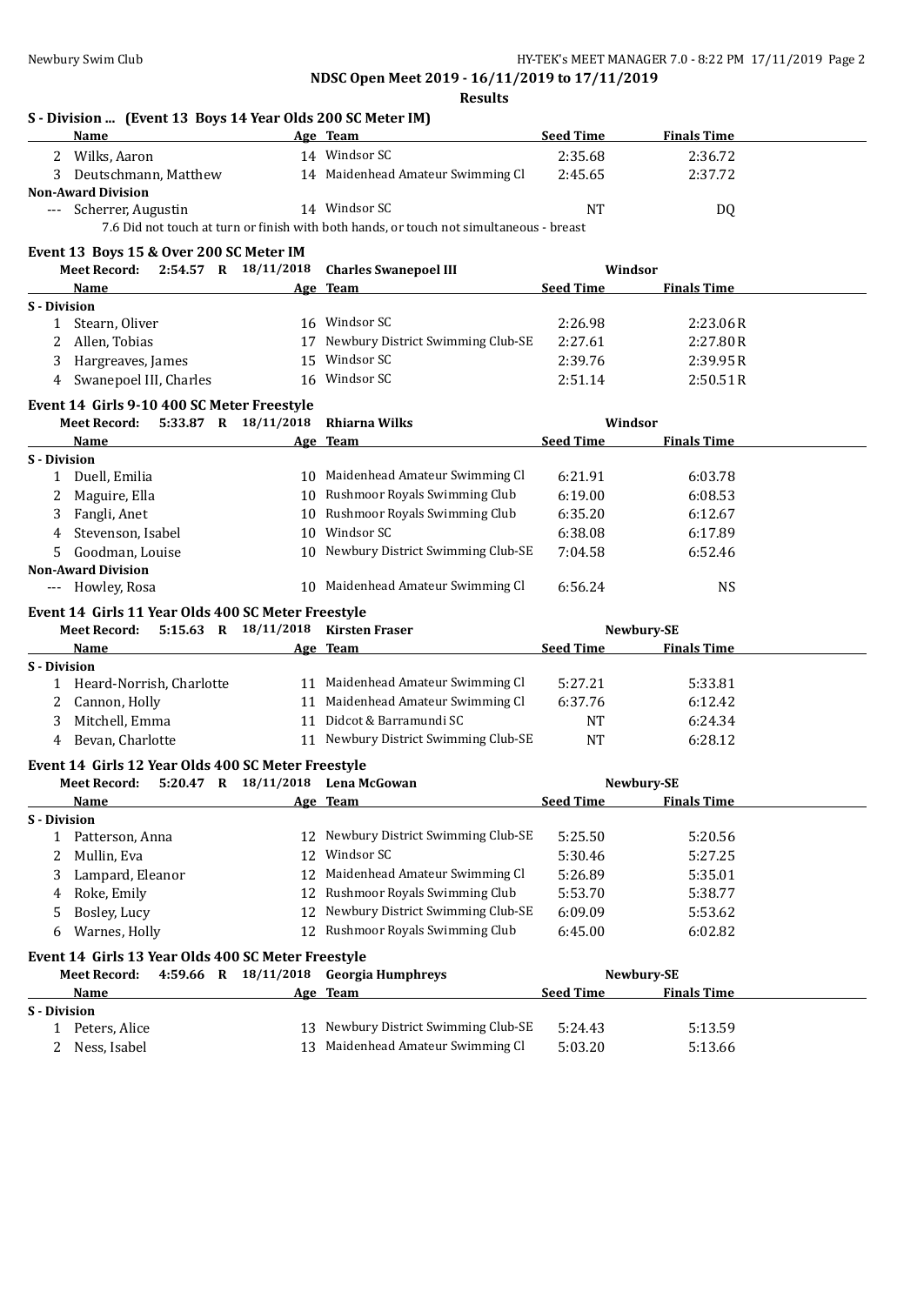**NDSC Open Meet 2019 - 16/11/2019 to 17/11/2019 Results**

### **S - Division ... (Event 14 Girls 13 Year Olds 400 SC Meter Freestyle)**

|    | Name                  |     | Age Team                          | <b>Seed Time</b> | <b>Finals Time</b> |  |
|----|-----------------------|-----|-----------------------------------|------------------|--------------------|--|
| 3. | Marshall, Amy         | 13  | Cheltenham Phoenix Aquatics Cl    | 5:37.28          | 5:23.81            |  |
|    | 4 Topolska, Vanda     | 13. | Rushmoor Royals Swimming Club     | 5:32.80          | 5:27.11            |  |
|    | 5 Sherrington, Lauren | 13  | Cheltenham Phoenix Aquatics Cl    | 5:28.78          | 5:28.78            |  |
| 6  | Freeman, Caitlin      | 13. | Maidenhead Amateur Swimming Cl    | 5:26.95          | 5:30.85            |  |
|    | Yeates, Olivia        | 13. | Didcot & Barramundi SC            | 6:18.01          | 6:09.45            |  |
| 8  | Swanepoel, McKayla    | 13. | Windsor SC                        | 6:15.72          | 6:13.05            |  |
| 9  | Arnold, Charlotte     | 13  | Newbury District Swimming Club-SE | 6:20.91          | 6:17.86            |  |
| 10 | Aird, Yasmin          | 13. | Newbury District Swimming Club-SE | 8:09.98          | 7:46.39            |  |

# **Event 14 Girls 14 Year Olds 400 SC Meter Freestyle**

| Meet Record:                                    | 4:45.96 R 18/11/2018 | Abigail Holland                   |                  | Newbury-SE         |  |  |  |  |
|-------------------------------------------------|----------------------|-----------------------------------|------------------|--------------------|--|--|--|--|
| Name                                            |                      | Age Team                          | <b>Seed Time</b> | <b>Finals Time</b> |  |  |  |  |
| S - Division                                    |                      |                                   |                  |                    |  |  |  |  |
| Mateos-Cantero, Lola                            |                      | 14 Maidenhead Amateur Swimming Cl | 4:49.08          | 4:41.13R           |  |  |  |  |
| Brooks, Rachel                                  |                      | 14 Maidenhead Amateur Swimming Cl | 4:43.07          | 4:45.24R           |  |  |  |  |
| Green, Eilidh                                   |                      | 14 Windsor SC                     | 4:55.28          | 4:47.76            |  |  |  |  |
| Wilkinson, Ella<br>4                            |                      | 14 Didcot & Barramundi SC         | <b>NT</b>        | 5:42.12            |  |  |  |  |
| Storck-Wihlidal, Claire                         |                      | 14 Didcot & Barramundi SC         | NT               | 5:42.20            |  |  |  |  |
| Link, Emily<br>6.                               |                      | 14 Didcot & Barramundi SC         | NT               | 6:56.16            |  |  |  |  |
| Event 14 Girls 15 & Over 400 SC Meter Freestyle |                      |                                   |                  |                    |  |  |  |  |

### **Name Age Team Seed Time Finals Time S - Division** 15 Maidenhead Amateur Swimming Cl 4:58.90 4:57.67 2 Crane, Elspeth 15 Newbury District Swimming Club-SE 4:57.51 5:06.91 3 Emberlin, Lucy 15 Newbury District Swimming Club-SE 5:04.11 5:13.24 4 McFadden, Niamh 15 Rushmoor Royals Swimming Club 5:13.90 5:14.65

### **Event 15 Boys 9-10 50 SC Meter Butterfly**

|                     | <b>Meet Record:</b><br>36.36 R                           | 22/11/2015 | <b>Kaleb Fox-Jones</b>            | <b>NEWS</b>      |                    |  |
|---------------------|----------------------------------------------------------|------------|-----------------------------------|------------------|--------------------|--|
|                     | <b>Name</b>                                              |            | Age Team                          | <b>Seed Time</b> | <b>Finals Time</b> |  |
| <b>S</b> - Division |                                                          |            |                                   |                  |                    |  |
|                     | Lau, Bryan                                               | 10         | Newbury District Swimming Club-SE | 39.52            | 38.86              |  |
|                     | Leach, Daniel                                            | 10         | Newbury District Swimming Club-SE | 39.30            | 40.54              |  |
| 3                   | McFadden, Finian                                         | 10         | Rushmoor Royals Swimming Club     | 42.70            | 41.60              |  |
| 4                   | Sangamneheri, Theodore                                   | q          | Maidenhead Amateur Swimming Cl    | 54.25            | 47.77              |  |
| 5                   | Gohil, Jay                                               | 10         | Windsor SC                        | 50.73            | 48.96              |  |
| 6                   | Yates, Samuel                                            | 10.        | Rushmoor Royals Swimming Club     | 48.30            | 52.10              |  |
|                     | Edge, Joshua                                             | 10         | Rushmoor Royals Swimming Club     | 50.20            | 56.63              |  |
|                     | <b>Non-Award Division</b>                                |            |                                   |                  |                    |  |
| $\qquad \qquad - -$ | Robinson, Maxwell                                        | 10.        | Newbury District Swimming Club-SE | 1:07.21          | DQ                 |  |
|                     | 8.3 Movements of the legs not simultaneous               |            |                                   |                  |                    |  |
| $---$               | Wilkinson, Euan                                          | 9          | Didcot & Barramundi SC            | NT               | DQ                 |  |
|                     | 8.2 Arms not brought forward over the water              |            |                                   |                  |                    |  |
|                     | <b>Evant 15. Dove 11 Voor Olde 50 CC Motor Duttorfly</b> |            |                                   |                  |                    |  |

### **Event 15 Boys 11 Year Olds 50 SC Meter Butterfly**

|              | <b>Meet Record:</b> | 36.98 R | 17/11/2013 | Luca Vicaria                      | <b>NEWS</b>      |                    |  |
|--------------|---------------------|---------|------------|-----------------------------------|------------------|--------------------|--|
|              | Name                |         |            | Age Team                          | <b>Seed Time</b> | <b>Finals Time</b> |  |
| S - Division |                     |         |            |                                   |                  |                    |  |
|              | Ireland, Johnathan  |         | 11         | Maidenhead Amateur Swimming Cl    | 37.95            | 37.27              |  |
|              | Mandal, Oviyan      |         |            | 11 Slough & Eton Dolphins         | 39.67            | 38.12              |  |
| 3.           | Kennedy, Samuel     |         | 11         | Maidenhead Amateur Swimming Cl    | 40.10            | 39.78              |  |
| 4            | Quinn, Will         |         | 11         | Newbury District Swimming Club-SE | NT               | 53.40              |  |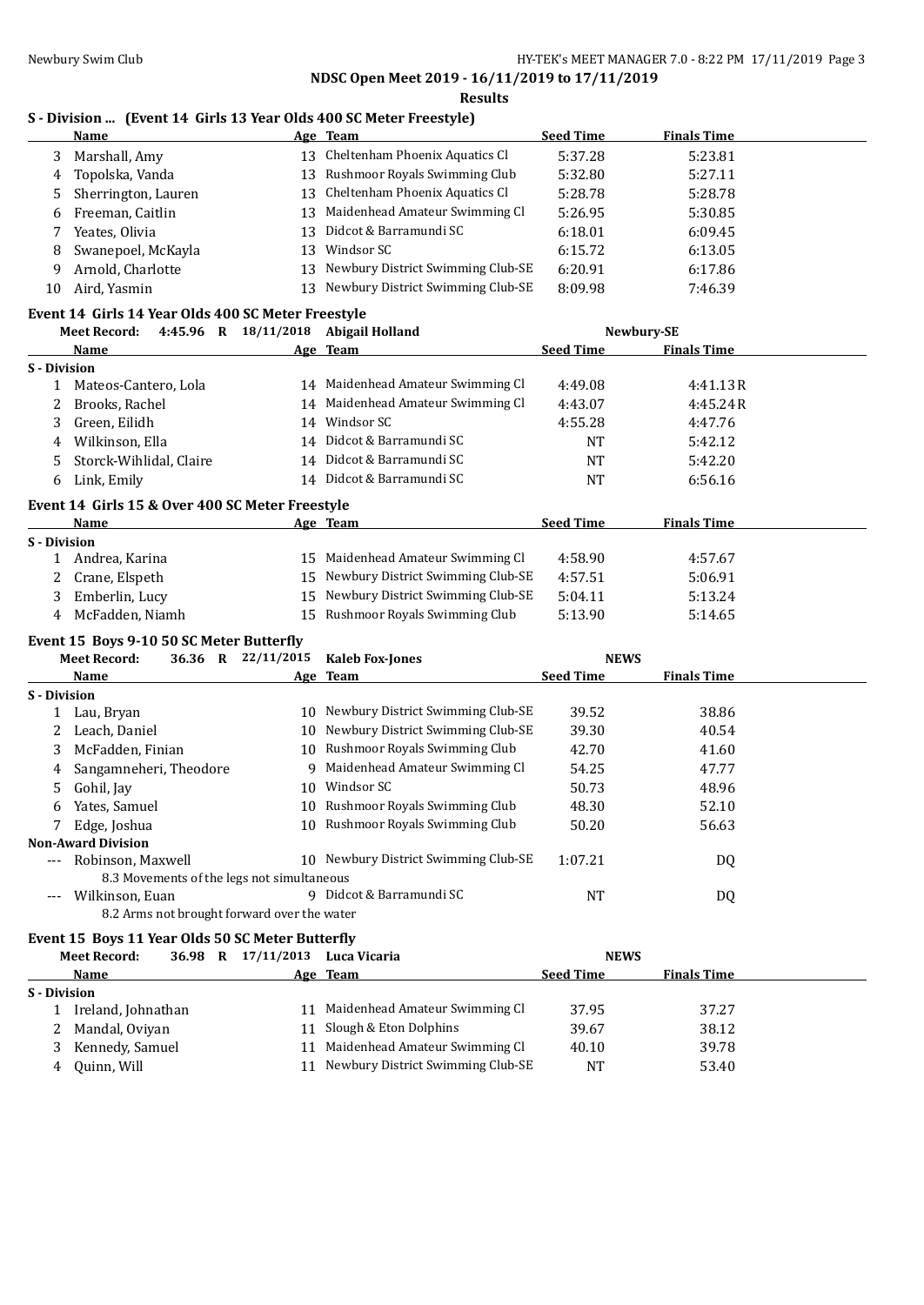**Results**

### **Non-Award Division ... (Event 15 Boys 11 Year Olds 50 SC Meter Butterfly) Age** Team **Seed Time Finals Time**

|                     | <b>Non-Award Division</b>                        |                                   |                                       |                  |                    |  |
|---------------------|--------------------------------------------------|-----------------------------------|---------------------------------------|------------------|--------------------|--|
|                     | Byrne, Guy                                       |                                   | 11 Rushmoor Royals Swimming Club      | 48.70            | DQ                 |  |
|                     | 8.3 Alternating movement of legs or feet         |                                   |                                       |                  |                    |  |
|                     | Kucharskas, Nicholas                             |                                   | 11 Windsor SC                         | 48.66            | <b>NS</b>          |  |
|                     | Event 15 Boys 12 Year Olds 50 SC Meter Butterfly |                                   |                                       |                  |                    |  |
|                     | <b>Meet Record:</b>                              |                                   | 34.19 R 16/11/2014 James Bunyard      |                  | <b>WWHSC</b>       |  |
|                     | Name                                             |                                   | Age Team                              | <b>Seed Time</b> | <b>Finals Time</b> |  |
|                     |                                                  |                                   |                                       |                  |                    |  |
| S - Division        | Leach, Jamie                                     |                                   | 12 Newbury District Swimming Club-SE  | 33.81            | 32.95R             |  |
| 1                   |                                                  |                                   | 12 Windsor SC                         |                  |                    |  |
| 2                   | Owen, William                                    |                                   | 12 Didcot & Barramundi SC             | 36.00            | 34.72              |  |
| 3                   | Gonias, Demetrios                                |                                   |                                       | 34.66            | 35.48              |  |
| 4                   | Supov, Anton                                     |                                   | 12 Maidenhead Amateur Swimming Cl     | 39.80            | 38.99              |  |
| 5                   | Buckingham, Luke                                 | 12                                | Rushmoor Royals Swimming Club         | 44.40            | 44.18              |  |
| 6                   | Narayanan, Yuvaa                                 | 12                                | Newbury District Swimming Club-SE     | <b>NT</b>        | 45.83              |  |
|                     | Shore, Rory                                      | 12                                | Newbury District Swimming Club-SE     | 48.17            | 51.97              |  |
| 8                   | Croughan, Joseph                                 | 12                                | Newbury District Swimming Club-SE     | 1:22.40          | 52.73              |  |
| $---$               | Riabyi, Kostia                                   | 12                                | Newbury District Swimming Club-SE     | 37.25            | X35.89             |  |
|                     | Event 15 Boys 13 Year Olds 50 SC Meter Butterfly |                                   |                                       |                  |                    |  |
|                     | <b>Meet Record:</b>                              | 32.89 R 18/11/2012                | Will Butcher                          |                  | Newbury            |  |
|                     | Name                                             |                                   | Age Team                              | <b>Seed Time</b> | <b>Finals Time</b> |  |
| S - Division        |                                                  |                                   |                                       |                  |                    |  |
| 1                   | Phillips, Benjamin                               |                                   | 13 Maidenhead Amateur Swimming Cl     | 30.39            | 29.97R             |  |
|                     | Davies, Toby                                     | 13                                | Windsor SC                            | 32.11            | 31.71R             |  |
| 3                   | Owoo, Joshua                                     | 13                                | Maidenhead Amateur Swimming Cl        | 36.39            | 35.29              |  |
|                     | Parry-Fernandez, Javier                          | 13                                | Rushmoor Royals Swimming Club         | 36.30            | 36.24              |  |
| 4                   |                                                  |                                   | Newbury District Swimming Club-SE     |                  |                    |  |
| 5                   | Brandon, Luke                                    | 13                                | 13 Didcot & Barramundi SC             | 36.06            | 36.95              |  |
| 6                   | Tsui, On Bong                                    |                                   |                                       | <b>NT</b>        | 37.89              |  |
|                     | Event 15 Boys 14 Year Olds 50 SC Meter Butterfly |                                   |                                       |                  |                    |  |
|                     | <b>Meet Record:</b>                              | 30.61 R 17/11/2013 Will J Butcher |                                       | <b>NEWS</b>      |                    |  |
|                     | Name                                             |                                   | Age Team                              | <b>Seed Time</b> | <b>Finals Time</b> |  |
| S - Division        |                                                  |                                   |                                       |                  |                    |  |
| 1                   | Ivanescu, Edwin                                  |                                   | 14 Windsor SC                         | 31.09            | 30.96              |  |
| 2                   | Hood, Jonah                                      |                                   | 14 Newbury District Swimming Club-SE  | 31.16            | 31.22              |  |
| 3                   | Shanahan, Archie                                 |                                   | 14 Newbury District Swimming Club-SE  | 35.92            | 33.26              |  |
| 4                   | McIntyre, Jonah                                  |                                   | 14 Windsor SC                         | 33.61            | 33.76              |  |
| 5                   | Wilks, Aaron                                     |                                   | 14 Windsor SC                         | 33.46            | 35.51              |  |
| 6                   | Paul, Rohan                                      |                                   | 14 Newbury District Swimming Club-SE  | 37.56            | 37.09              |  |
|                     |                                                  |                                   |                                       |                  |                    |  |
|                     | Event 15 Boys 15 & Over 50 SC Meter Butterfly    | 28.40 R 18/11/2018 Callum Stearn  |                                       |                  | Windsor            |  |
|                     | <b>Meet Record:</b>                              |                                   |                                       |                  |                    |  |
|                     | Name                                             |                                   | Age Team                              | <b>Seed Time</b> | <b>Finals Time</b> |  |
| <b>S</b> - Division | 1 Allen, Tobias                                  |                                   | 17 Newbury District Swimming Club-SE  | 28.71            | 30.17              |  |
|                     |                                                  |                                   | 15 Windsor SC                         |                  |                    |  |
|                     | 2 Hargreaves, James                              |                                   |                                       | 36.53            | 36.72              |  |
|                     | Event 16 Girls 9-10 100 SC Meter Backstroke      |                                   |                                       |                  |                    |  |
|                     | <b>Meet Record:</b>                              |                                   | 1:24.46 R $26/11/2017$ Kirsten Fraser | <b>NEWS</b>      |                    |  |
|                     | Name                                             |                                   | Age Team                              | <b>Seed Time</b> | <b>Finals Time</b> |  |
| <b>S</b> - Division |                                                  |                                   |                                       |                  |                    |  |
|                     | 1 Fox, Ella                                      |                                   | 10 Windsor SC                         | 1:36.13          | 1:33.10            |  |
|                     |                                                  |                                   |                                       |                  |                    |  |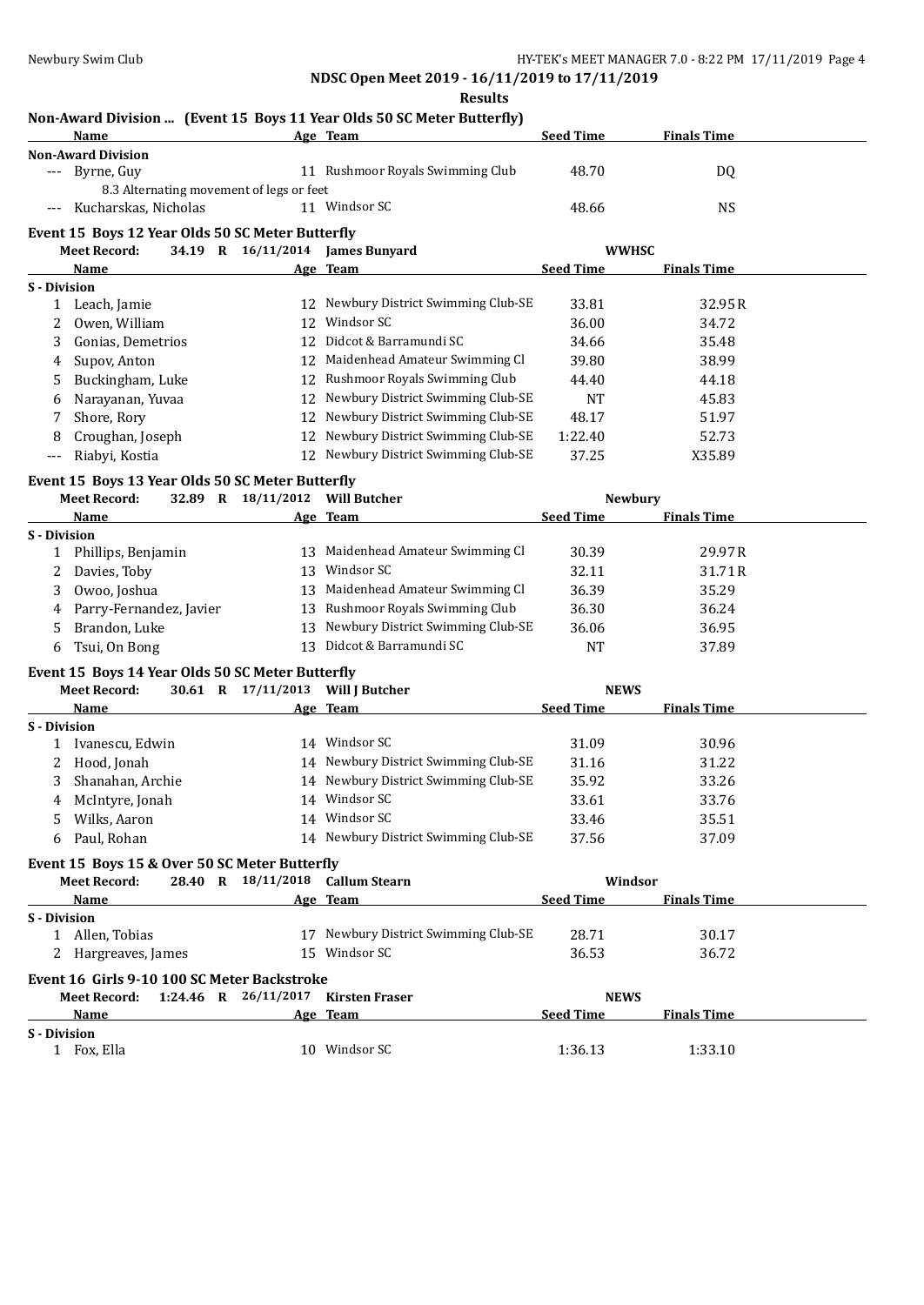### **Results**

## **S - Division ... (Event 16 Girls 9-10 100 SC Meter Backstroke)**

|                           | Name                                                                               |    | Age Team                                                                           | <b>Seed Time</b> | <b>Finals Time</b> |  |  |  |  |
|---------------------------|------------------------------------------------------------------------------------|----|------------------------------------------------------------------------------------|------------------|--------------------|--|--|--|--|
|                           | Muir, Olive                                                                        | 10 | Newbury District Swimming Club-SE                                                  | 1:38.11          | 1:33.40            |  |  |  |  |
| 3                         | Sparks, Hope                                                                       |    | 10 Newbury District Swimming Club-SE                                               | NT               | 1:36.61            |  |  |  |  |
| 4                         | Stevenson, Isabel                                                                  | 10 | Windsor SC                                                                         | 1:41.06          | 1:38.92            |  |  |  |  |
| 5.                        | Hedley, Esther                                                                     |    | 10 Didcot & Barramundi SC                                                          | 1:49.33          | 1:43.48            |  |  |  |  |
|                           | 6 Greenhalgh, Tabitha                                                              |    | 9 Didcot & Barramundi SC                                                           | <b>NT</b>        | 2:04.57            |  |  |  |  |
| <b>Non-Award Division</b> |                                                                                    |    |                                                                                    |                  |                    |  |  |  |  |
| $---$                     | Fangli, Anet                                                                       |    | 10 Rushmoor Royals Swimming Club                                                   | 1:39.90          | DQ                 |  |  |  |  |
|                           |                                                                                    |    | 6.4 More than one single or double simultaneous arm pull used to initiate the turn |                  |                    |  |  |  |  |
| ---                       | Scherrer, Louise                                                                   |    | 9 Windsor SC                                                                       | NT               | DQ                 |  |  |  |  |
|                           | 6.4 More than one single or double simultaneous arm pull used to initiate the turn |    |                                                                                    |                  |                    |  |  |  |  |
| $---$                     | Howley, Rosa                                                                       | 10 | Maidenhead Amateur Swimming Cl                                                     | 1:41.34          | NS.                |  |  |  |  |

# **Event 16 Girls 11 Year Olds 100 SC Meter Backstroke**

|              | $1:19.53$ R<br><b>Meet Record:</b> | 17/11/2013 | <b>Liv Howley</b>                                                                                                                                                                                                                     | <b>MADS</b>      |                    |  |
|--------------|------------------------------------|------------|---------------------------------------------------------------------------------------------------------------------------------------------------------------------------------------------------------------------------------------|------------------|--------------------|--|
|              | Name                               |            | Age Team                                                                                                                                                                                                                              | <b>Seed Time</b> | <b>Finals Time</b> |  |
| S - Division |                                    |            |                                                                                                                                                                                                                                       |                  |                    |  |
|              | Thomas, Rhiannon                   | 11         | Windsor SC                                                                                                                                                                                                                            | 1:30.10          | 1:21.34            |  |
|              | Rowe, Brooke                       | 11         | Windsor SC                                                                                                                                                                                                                            | 1:35.98          | 1:27.60            |  |
| 3            | Capper, Lucy                       | 11         | Didcot & Barramundi SC                                                                                                                                                                                                                | 1:32.84          | 1:29.45            |  |
| 4            | Seabrook, Amelie                   | 11         | - Didcot & Barramundi SC                                                                                                                                                                                                              | 1:34.57          | 1:30.75            |  |
| 5.           | Kaur Bajwa, Pavleen                | 11         | Windsor SC                                                                                                                                                                                                                            | 1:34.44          | 1:31.71            |  |
| 6            | Cannon, Holly                      | 11         | Maidenhead Amateur Swimming Cl                                                                                                                                                                                                        | 1:32.70          | 1:32.58            |  |
|              | Barlow, Eleanor                    |            | 11 Newbury District Swimming Club-SE                                                                                                                                                                                                  | NT               | 1:35.20            |  |
| 8            | Barringer, Felicity                | 11         | Didcot & Barramundi SC                                                                                                                                                                                                                | 1:33.58          | 1:40.08            |  |
|              | <b>Non-Award Division</b>          |            |                                                                                                                                                                                                                                       |                  |                    |  |
| $---$        | Mitchell. Emma                     |            | Didcot & Barramundi SC                                                                                                                                                                                                                | 1:36.41          | DQ                 |  |
|              |                                    |            | $\mathcal{L}$ and the state in the state of the state $\mathbf{H}$ is the state of the state of the state of the state of the state of the state of the state of the state of the state of the state of the state of the state of the |                  |                    |  |

6.4 More than one single or double simultaneous arm pull used to initiate the turn

# **Event 16 Girls 12 Year Olds 100 SC Meter Backstroke**

|              | <b>Meet Record:</b>       | 1:12.40 R |              | 16/11/2014                                          | Avani Gill                           | <b>NDSC</b>      |                    |  |
|--------------|---------------------------|-----------|--------------|-----------------------------------------------------|--------------------------------------|------------------|--------------------|--|
|              | Name                      |           |              |                                                     | Age Team                             | <b>Seed Time</b> | <b>Finals Time</b> |  |
| S - Division |                           |           |              |                                                     |                                      |                  |                    |  |
|              | Shanahan, Aoife           |           |              |                                                     | 12 Newbury District Swimming Club-SE | 1:19.08          | 1:16.35            |  |
|              | Mullin, Eva               |           |              | 12                                                  | Windsor SC                           | 1:25.54          | 1:19.65            |  |
| 3            | Kendall, Georgina         |           |              | 12                                                  | Rushmoor Royals Swimming Club        | 1:22.70          | 1:21.24            |  |
| 4            | Reeves, Alyssa            |           |              | 12.                                                 | Didcot & Barramundi SC               | NT               | 1:25.91            |  |
| 5            | Westbury, Emily           |           |              |                                                     | 12 Newbury District Swimming Club-SE | 1:26.72          | 1:26.92            |  |
| 6            | Bosley, Lucy              |           |              |                                                     | 12 Newbury District Swimming Club-SE | 1:27.70          | 1:28.98            |  |
|              | Marshall, Caitlin         |           |              |                                                     | 12 Newbury District Swimming Club-SE | 1:33.94          | 1:31.37            |  |
|              | <b>Non-Award Division</b> |           |              |                                                     |                                      |                  |                    |  |
| $---$        | Bruce, Giselle            |           |              | 12.                                                 | Newbury District Swimming Club-SE    | 1:15.84          | NS                 |  |
|              |                           |           |              | Event 16 Girls 13 Year Olds 100 SC Meter Backstroke |                                      |                  |                    |  |
|              | <b>Meet Record:</b>       | 1:09.80   | $\mathbf{R}$ | 22/11/2015                                          | Avani Gill                           | <b>NEWS</b>      |                    |  |
|              | Name                      |           |              |                                                     | Age Team                             | <b>Seed Time</b> | <b>Finals Time</b> |  |
| .            |                           |           |              |                                                     |                                      |                  |                    |  |

| 13 Newbury District Swimming Club-SE<br>1:13.28<br>1:13.13 |
|------------------------------------------------------------|
| 1:16.82<br>1:17.80                                         |
| 13 Cheltenham Phoenix Aquatics Cl<br>1:17.08<br>1:18.44    |
| 1:18.87<br>1:18.85                                         |
| Cheltenham Phoenix Aquatics Cl<br>1:19.59<br>1:17.54       |
| Rushmoor Royals Swimming Club<br>1:22.22<br>1:24.00        |
|                                                            |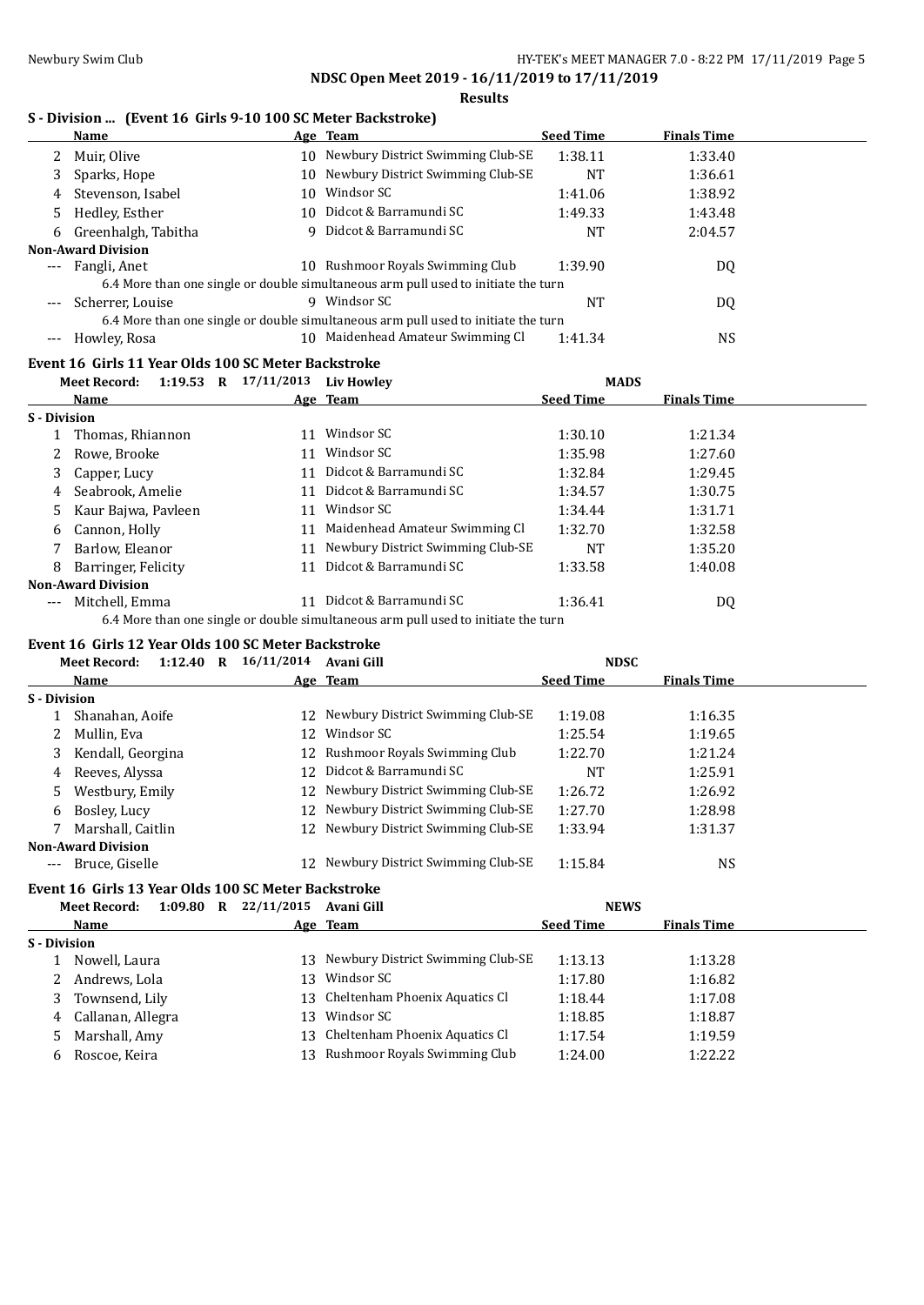**Results**

# **S - Division ... (Event 16 Girls 13 Year Olds 100 SC Meter Backstroke)**

| Name                                                     |    | Age Team                                  | <b>Seed Time</b> | <b>Finals Time</b> |  |
|----------------------------------------------------------|----|-------------------------------------------|------------------|--------------------|--|
| McGowan, Lena                                            |    | 13 Newbury District Swimming Club-SE      | 1:18.41          | 1:22.83            |  |
| Sherrington, Lauren<br>8                                 |    | 13 Cheltenham Phoenix Aquatics Cl         | 1:22.82          | 1:25.04            |  |
| Arnold, Charlotte<br>9                                   |    | 13 Newbury District Swimming Club-SE      | 1:34.00          | 1:33.26            |  |
| Street, Katie<br>10                                      |    | 13 Newbury District Swimming Club-SE      | 1:44.93          | 1:36.27            |  |
| Event 16 Girls 14 Year Olds 100 SC Meter Backstroke      |    |                                           |                  |                    |  |
| 1:07.94 R 18/11/2018 Freya Barlow<br><b>Meet Record:</b> |    |                                           |                  | Newbury-SE         |  |
| Name                                                     |    | Age Team                                  | <b>Seed Time</b> | <b>Finals Time</b> |  |
| S - Division                                             |    |                                           |                  |                    |  |
| 1 Mateos-Cantero, Lola                                   |    | 14 Maidenhead Amateur Swimming Cl         | 1:09.49          | 1:08.72            |  |
| Humphreys, Georgia<br>2                                  |    | 14 Newbury District Swimming Club-SE      | 1:10.37          | 1:08.83            |  |
| Ireland, Caitlin<br>3                                    |    | 14 Maidenhead Amateur Swimming Cl         | 1:09.93          | 1:10.76            |  |
| Apps, Lily<br>4                                          |    | 14 Newbury District Swimming Club-SE      | 1:13.37          | 1:13.29            |  |
| Liew, Hui Qing<br>5                                      |    | 14 Maidenhead Amateur Swimming Cl         | 1:14.10          | 1:13.67            |  |
| Wilkinson, Ella<br>6                                     |    | 14 Didcot & Barramundi SC                 | 1:23.61          | 1:21.82            |  |
| Sharp, Halley<br>7                                       |    | 14 Newbury District Swimming Club-SE      | 1:27.19          | 1:25.50            |  |
| Event 16 Girls 15 & Over 100 SC Meter Backstroke         |    |                                           |                  |                    |  |
| <b>Meet Record:</b>                                      |    | 1:09.28 R 18/11/2018 Lucy Quesada-Getgood |                  | Newbury-SE         |  |
| Name                                                     |    | Age Team                                  | <b>Seed Time</b> | <b>Finals Time</b> |  |
| <b>S</b> - Division                                      |    |                                           |                  |                    |  |
| 1 Barlow, Freya                                          |    | 15 Newbury District Swimming Club-SE      | 1:06.77          | 1:07.45R           |  |
| Harrison, Rosie<br>2                                     | 15 | Newbury District Swimming Club-SE         | 1:15.06          | 1:15.60            |  |
| McFadden, Niamh<br>3                                     | 15 | Rushmoor Royals Swimming Club             | 1:23.20          | 1:23.92            |  |
| Blinco, Elena<br>4                                       |    | 15 Slough & Eton Dolphins                 | 1:45.89          | 1:35.64            |  |
| Event 17 Boys 11 Year Olds 200 SC Meter Butterfly        |    |                                           |                  |                    |  |
| <b>Meet Record:</b><br>$3:22.87$ R $18/11/2018$          |    | <b>Samuel Staff</b>                       | Hart             |                    |  |
| Name                                                     |    | Age Team                                  | <b>Seed Time</b> | <b>Finals Time</b> |  |
| S - Division                                             |    |                                           |                  |                    |  |
| 1 Charley, Ethan                                         |    | 11 Maidenhead Amateur Swimming Cl         | 3:29.29          | 3:02.00R           |  |
| 2 Ireland, Johnathan                                     |    | 11 Maidenhead Amateur Swimming Cl         | 3:05.60          | 3:08.00R           |  |
| 3 Mandal, Oviyan                                         |    | 11 Slough & Eton Dolphins                 | 4:01.49          | 3:15.05R           |  |
| Event 17 Boys 12 Year Olds 200 SC Meter Butterfly        |    |                                           |                  |                    |  |
| <b>Meet Record:</b>                                      |    | 2:46.42 R 18/11/2018 Alexander Mufti      | Windsor          |                    |  |
| Name                                                     |    | Age Team                                  | <b>Seed Time</b> | <b>Finals Time</b> |  |
| <b>S</b> - Division                                      |    |                                           |                  |                    |  |
| 1 Owen, William                                          |    | 12 Windsor SC                             | 2:57.02          | 2:56.27            |  |
| Event 17 Boys 13 Year Olds 200 SC Meter Butterfly        |    |                                           |                  |                    |  |
| <b>Meet Record:</b>                                      |    | 2:47.27 R 18/11/2018 Edwin Ivanescu       | Windsor          |                    |  |
| Name                                                     |    | Age Team                                  | <b>Seed Time</b> | <b>Finals Time</b> |  |
| S - Division                                             |    |                                           |                  |                    |  |
| 1 Owoo, Joshua                                           |    | 13 Maidenhead Amateur Swimming Cl         | 2:55.01          | 2:53.35            |  |
| 2 Parry-Fernandez, Javier                                |    | 13 Rushmoor Royals Swimming Club          | 3:14.40          | 3:20.29            |  |
| Event 17 Boys 14 Year Olds 200 SC Meter Butterfly        |    |                                           |                  |                    |  |
| Name                                                     |    | Age Team                                  | <b>Seed Time</b> | <b>Finals Time</b> |  |
| S - Division                                             |    |                                           |                  |                    |  |
| 1 Hood, Jonah                                            |    | 14 Newbury District Swimming Club-SE      | 2:47.42          | 2:36.52            |  |
| 2 McIntyre, Jonah                                        |    | 14 Windsor SC                             |                  |                    |  |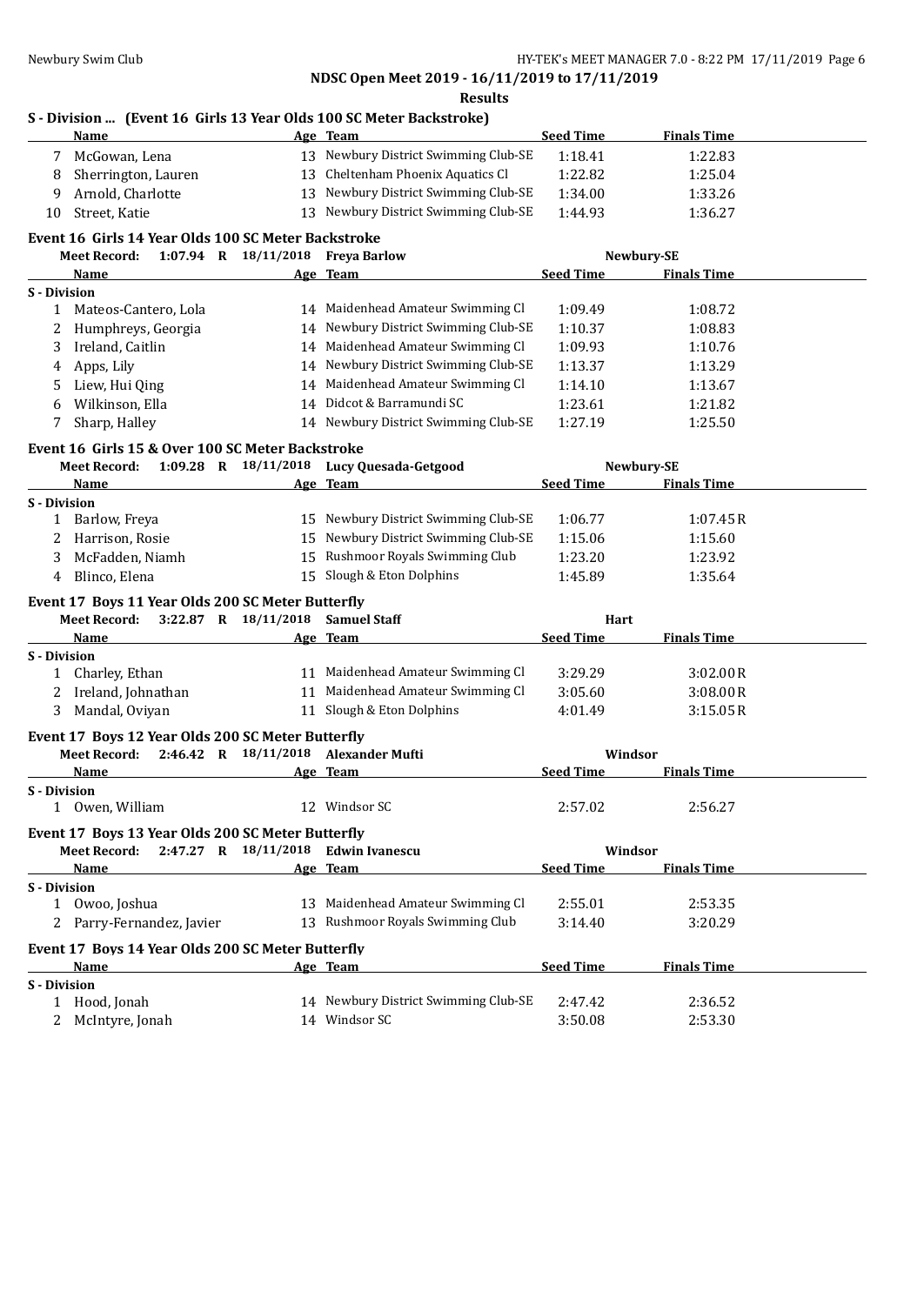**Results**

### **Event 18 Girls 9-10 100 SC Meter Breaststroke**

| Meet Record:                                               |    | 1:38.28 R 26/11/2017 Charlotte Brown                                                     | <b>NEWS</b>      |                    |
|------------------------------------------------------------|----|------------------------------------------------------------------------------------------|------------------|--------------------|
| Name                                                       |    | Age Team                                                                                 | <b>Seed Time</b> | <b>Finals Time</b> |
| <b>S</b> - Division                                        |    |                                                                                          |                  |                    |
| 1 Scherrer, Louise                                         |    | 9 Windsor SC                                                                             | NT               | 1:45.14            |
| 2 Maguire, Ella                                            |    | 10 Rushmoor Royals Swimming Club                                                         | 1:43.90          | 1:49.12            |
| Hedley, Esther<br>3                                        |    | 10 Didcot & Barramundi SC                                                                | 2:02.60          | 2:03.50            |
| Sparks, Hope<br>4                                          |    | 10 Newbury District Swimming Club-SE                                                     | 2:11.53          | 2:04.01            |
| Greenhalgh, Tabitha<br>5.                                  | 9  | Didcot & Barramundi SC                                                                   | 2:06.21          | 2:13.32            |
| <b>Non-Award Division</b>                                  |    |                                                                                          |                  |                    |
| Muir, Olive<br>$---$                                       |    | 10 Newbury District Swimming Club-SE                                                     | 1:53.84          | DQ                 |
|                                                            |    | 7.1 Single fly kick not performed during the 1st arm stroke or followed by a breast kick |                  |                    |
| Mullin, Erin<br>$---$                                      |    | 10 Windsor SC                                                                            | <b>NT</b>        | DQ                 |
|                                                            |    | 7.1 Single fly kick not performed during the 1st arm stroke or followed by a breast kick |                  |                    |
| Howley, Rosa<br>---                                        |    | 10 Maidenhead Amateur Swimming Cl                                                        | 1:49.07          | <b>NS</b>          |
| Event 18 Girls 11 Year Olds 100 SC Meter Breaststroke      |    |                                                                                          |                  |                    |
| 1:28.64 R $17/11/2013$ Ella Patrick<br><b>Meet Record:</b> |    |                                                                                          |                  | <b>Amersham SC</b> |
| <b>Name</b>                                                |    | <u>Age Team</u>                                                                          | <b>Seed Time</b> | <b>Finals Time</b> |
| S - Division                                               |    |                                                                                          |                  |                    |
| 1 Thomas, Rhiannon                                         |    | 11 Windsor SC                                                                            | 1:27.11          | 1:28.64R           |
| Kaur Bajwa, Pavleen                                        |    | 11 Windsor SC                                                                            | 1:32.69          | 1:33.54            |
| Nuttall, Lucy<br>3                                         |    | 11 Windsor SC                                                                            | 1:37.75          | 1:36.13            |
| Capper, Lucy<br>4                                          |    | 11 Didcot & Barramundi SC                                                                | 1:42.10          | 1:41.46            |
| Rowe, Brooke<br>5                                          |    | 11 Windsor SC                                                                            | 1:47.97          | 1:45.02            |
| Seabrook, Amelie<br>6                                      |    | 11 Didcot & Barramundi SC                                                                | 1:49.10          | 1:46.97            |
| Blake, Jemima<br>7                                         |    | 11 Newbury District Swimming Club-SE                                                     | <b>NT</b>        | 1:56.67            |
| <b>Non-Award Division</b>                                  |    |                                                                                          |                  |                    |
| Gardner Calle, Julia                                       |    | 11 Newbury District Swimming Club-SE                                                     | 1:59.63          | DQ                 |
|                                                            |    | 7.1 Single fly kick not performed during the 1st arm stroke or followed by a breast kick |                  |                    |
| Pujar, Deeksha<br>---                                      |    | 11 Newbury District Swimming Club-SE                                                     | NT               | DQ                 |
| 7.2 Stroke cycle not one arm stroke to one leg kick        |    |                                                                                          |                  |                    |
| Event 18 Girls 12 Year Olds 100 SC Meter Breaststroke      |    |                                                                                          |                  |                    |
| $1:20.77$ R $18/11/2018$<br><b>Meet Record:</b>            |    | <b>Eloise F Wade</b>                                                                     |                  | Newbury-SE         |
| Name                                                       |    | <u>Age Team</u>                                                                          | <b>Seed Time</b> | <b>Finals Time</b> |
| S - Division                                               |    |                                                                                          |                  |                    |
| 1 Brown, Charlotte                                         |    | 12 Newbury District Swimming Club-SE                                                     | 1:25.49          | 1:24.83            |
| 2 Totays, Johanna                                          |    | 12 Windsor SC                                                                            | 1:33.99          | 1:30.78            |
| 3 Fletcher, Caitlin                                        |    | 12 Rushmoor Royals Swimming Club                                                         | 1:35.90          | 1:33.10            |
| 4 Fox, Izzy                                                |    | 12 Newbury District Swimming Club-SE                                                     | 1:36.83          | 1:35.80            |
| 5<br>Reeves, Alyssa                                        |    | 12 Didcot & Barramundi SC                                                                | 1:35.78          | 1:39.95            |
| Shanahan, Aoife<br>6                                       |    | 12 Newbury District Swimming Club-SE                                                     | 1:36.84          | 1:40.05            |
| Sztabinska, Natalia<br>7                                   | 12 | Newbury District Swimming Club-SE                                                        | 1:49.62          | 1:46.83            |
| Marshall, Caitlin<br>8                                     |    | 12 Newbury District Swimming Club-SE                                                     | 1:53.17          | 1:55.29            |
| <b>Non-Award Division</b>                                  |    |                                                                                          |                  |                    |
| Cartledge, Holly<br>---                                    |    | 12 Newbury District Swimming Club-SE                                                     | <b>NT</b>        | <b>NS</b>          |
| Event 18 Girls 13 Year Olds 100 SC Meter Breaststroke      |    |                                                                                          |                  |                    |
| 1:24.00 R $18/11/2018$<br><b>Meet Record:</b>              |    | Olivia Bevan                                                                             |                  | Newbury-SE         |
| Name                                                       |    | Age Team                                                                                 | <b>Seed Time</b> | <b>Finals Time</b> |
| <b>S</b> - Division                                        |    |                                                                                          |                  |                    |
| 1 Andrews, Lola                                            |    | 13 Windsor SC                                                                            | 1:26.35          | 1:26.86            |
| Callanan, Allegra<br>2                                     |    | 13 Windsor SC                                                                            | 1:33.65          | 1:30.04            |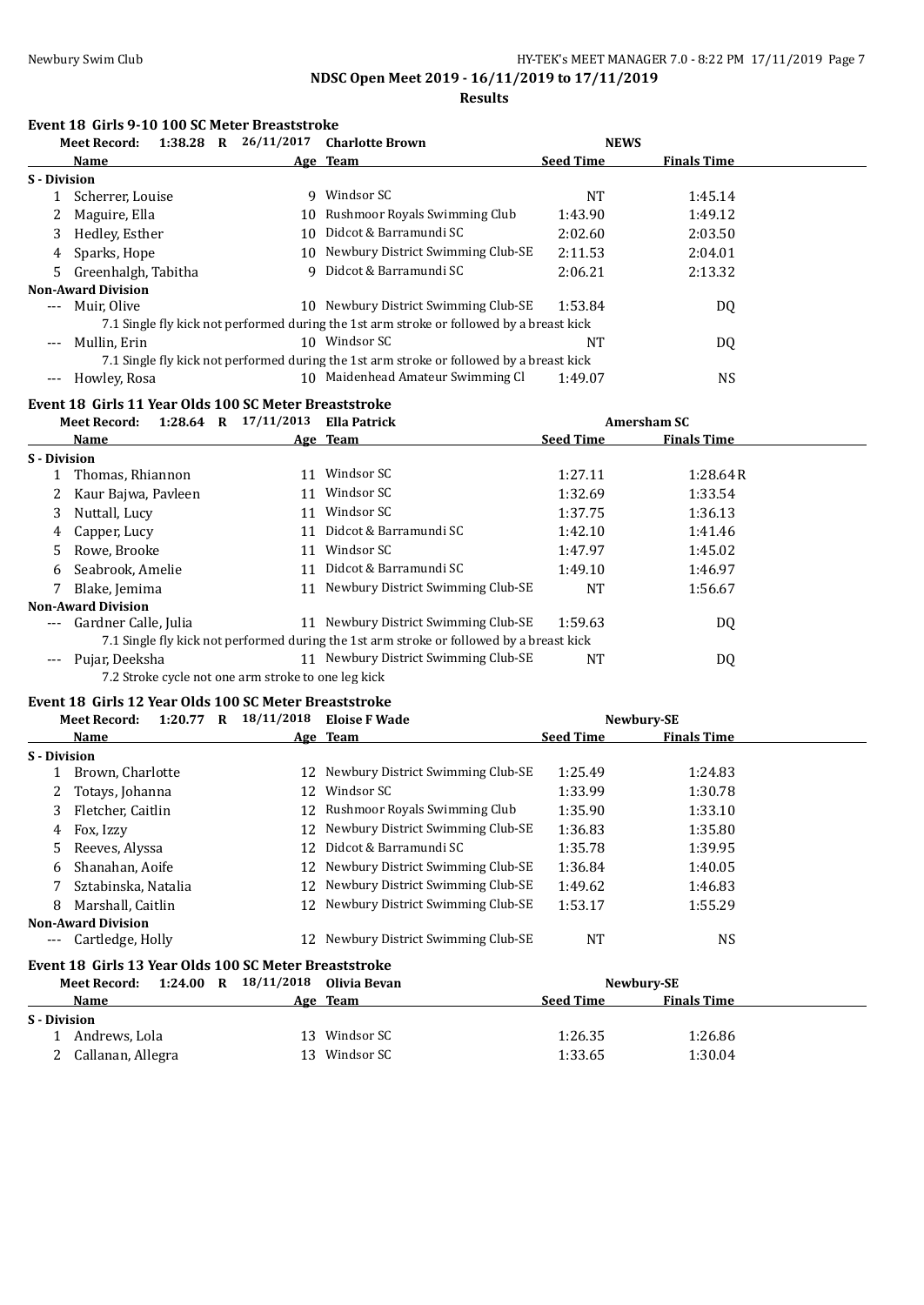### **Results S - Division ... (Event 18 Girls 13 Year Olds 100 SC Meter Breaststroke)**

|     | <b>Name</b>               |    | Age Team                             | <b>Seed Time</b> | <b>Finals Time</b> |
|-----|---------------------------|----|--------------------------------------|------------------|--------------------|
| 3   | Callanan, Olivia          | 13 | Windsor SC                           | 1:29.02          | 1:30.79            |
| 4   | Topolska, Vanda           |    | 13 Rushmoor Royals Swimming Club     | 1:31.50          | 1:30.94            |
|     | Abeyratne, Saffie         | 13 | Windsor SC                           | 1:30.46          | 1:31.34            |
| 6   | Ness, Isabel              |    | 13 Maidenhead Amateur Swimming Cl    | 1:24.10          | 1:31.96            |
|     | Yeates, Olivia            | 13 | Didcot & Barramundi SC               | 1:40.20          | 1:45.26            |
| 8   | Street, Katie             |    | 13 Newbury District Swimming Club-SE | 1:58.24          | 1:47.88            |
| 9   | Arnold, Charlotte         |    | 13 Newbury District Swimming Club-SE | 1:58.56          | 1:51.92            |
|     | <b>Non-Award Division</b> |    |                                      |                  |                    |
|     | Wade, Eloise              | 13 | Newbury District Swimming Club-SE    | 1:20.77          | 1:19.14R           |
| --- | Townsend, Lily            | 13 | Cheltenham Phoenix Aquatics Cl       | NT               | NS                 |

### **Event 18 Girls 14 Year Olds 100 SC Meter Breaststroke**

|              | <b>Meet Record:</b>       | $1:23.96$ R | 17/11/2013 | <b>Poppy Concannon</b>                                                         | <b>DABS</b>      |                    |  |
|--------------|---------------------------|-------------|------------|--------------------------------------------------------------------------------|------------------|--------------------|--|
|              | Name                      |             |            | Age Team                                                                       | <b>Seed Time</b> | <b>Finals Time</b> |  |
| S - Division |                           |             |            |                                                                                |                  |                    |  |
|              | Liew, Hui Qing            |             |            | 14 Maidenhead Amateur Swimming Cl                                              | 1:18.70          | 1:21.21R           |  |
| 2            | Bevan, Livvy              |             |            | 14 Newbury District Swimming Club-SE                                           | 1:20.73          | 1:21.80R           |  |
|              | 3 Mateos-Cantero, Lola    |             |            | 14 Maidenhead Amateur Swimming Cl                                              | 1:28.85          | 1:25.75            |  |
|              | 4 Quesada-Getgood, Izzy   |             |            | 14 Newbury District Swimming Club-SE                                           | 1:29.60          | 1:32.21            |  |
|              | 5 Sharp, Halley           |             |            | 14 Newbury District Swimming Club-SE                                           | 1:45.81          | 1:45.32            |  |
|              | <b>Non-Award Division</b> |             |            |                                                                                |                  |                    |  |
| $---$        | Green, Eilidh             |             | 14         | Windsor SC                                                                     | 1:24.01          | DQ                 |  |
|              |                           |             |            | 7.6 Did not touch at turn or finish with both hands, or touch not simultaneous |                  |                    |  |

### **Event 18 Girls 15 & Over 100 SC Meter Breaststroke Meet Record: 1:20.13 R 18/11/2018 Poppy Pope Windsor**

|              | MEEL RELUI U.             | $1.20.13 \, \text{N}$ $10/11/2010$ ruppy rupe |                                      | www.             |                    |  |
|--------------|---------------------------|-----------------------------------------------|--------------------------------------|------------------|--------------------|--|
|              | Name                      |                                               | Age Team                             | <b>Seed Time</b> | <b>Finals Time</b> |  |
| S - Division |                           |                                               |                                      |                  |                    |  |
|              | Delaney, Bethan           |                                               | 15 Newbury District Swimming Club-SE | 1:19.79          | 1:20.78            |  |
| 2            | Wallis, Viv               |                                               | 16 Newbury District Swimming Club-SE | 1:20.28          | 1:21.52            |  |
|              | 3 Garthside, Annabelle    |                                               | 15 Maidenhead Amateur Swimming Cl    | 1:21.22          | 1:21.55            |  |
|              | 4 Crane, Elspeth          |                                               | 15 Newbury District Swimming Club-SE | 1:27.05          | 1:32.03            |  |
|              | 5 Day, Heather            |                                               | 15 Didcot & Barramundi SC            | 1:27.67          | 1:32.14            |  |
|              | 6 McFadden, Niamh         |                                               | 15 Rushmoor Royals Swimming Club     | 1:33.80          | 1:35.63            |  |
|              | <b>Non-Award Division</b> |                                               |                                      |                  |                    |  |
|              | --- Andrea, Karina        | 15.                                           | Maidenhead Amateur Swimming Cl       | 1:15.70          | NS                 |  |

### **Event 19 Boys 9-10 200 SC Meter Breaststroke**

|                     | <b>Meet Record:</b> | $3:56.18$ R | 18/11/2018                                           | <b>Edward T Botha</b>            |                  | Newbury-SE         |  |
|---------------------|---------------------|-------------|------------------------------------------------------|----------------------------------|------------------|--------------------|--|
|                     | Name                |             |                                                      | Age Team                         | <b>Seed Time</b> | <b>Finals Time</b> |  |
| <b>S</b> - Division |                     |             |                                                      |                                  |                  |                    |  |
|                     | Collacott, Joshua   |             | Q                                                    | Windsor SC                       | 3:43.98          | 3:42.94R           |  |
|                     | McFadden, Finian    |             |                                                      | 10 Rushmoor Royals Swimming Club | 3:48.80          | 3:48.79R           |  |
| 3                   | Gohil, Jay          |             | 10                                                   | Windsor SC                       | 4:00.66          | 4:00.93            |  |
| 4                   | Yates, Samuel       |             |                                                      | 10 Rushmoor Royals Swimming Club | 4:12.10          | 4:07.42            |  |
| 5.                  | Legge, Joseph       |             | q                                                    | Rushmoor Royals Swimming Club    | 4:26.80          | 4:14.89            |  |
|                     |                     |             | Event 19 Boys 11 Year Olds 200 SC Meter Breaststroke |                                  |                  |                    |  |
|                     | Meet Record:        | $3:19.01$ R | 18/11/2018                                           | Loukas Philippidis               | Windsor          |                    |  |
|                     | Name                |             |                                                      | Age Team                         | <b>Seed Time</b> | <b>Finals Time</b> |  |
| <b>S</b> - Division |                     |             |                                                      |                                  |                  |                    |  |
|                     | Canton, Sebastian   |             | 11                                                   | Maidenhead Amateur Swimming Cl   | 3:29.34          | 3:19.35            |  |
|                     | Cook. Oliver        |             | 11                                                   | Maidenhead Amateur Swimming Cl   | 3:22.67          | 3:19.54            |  |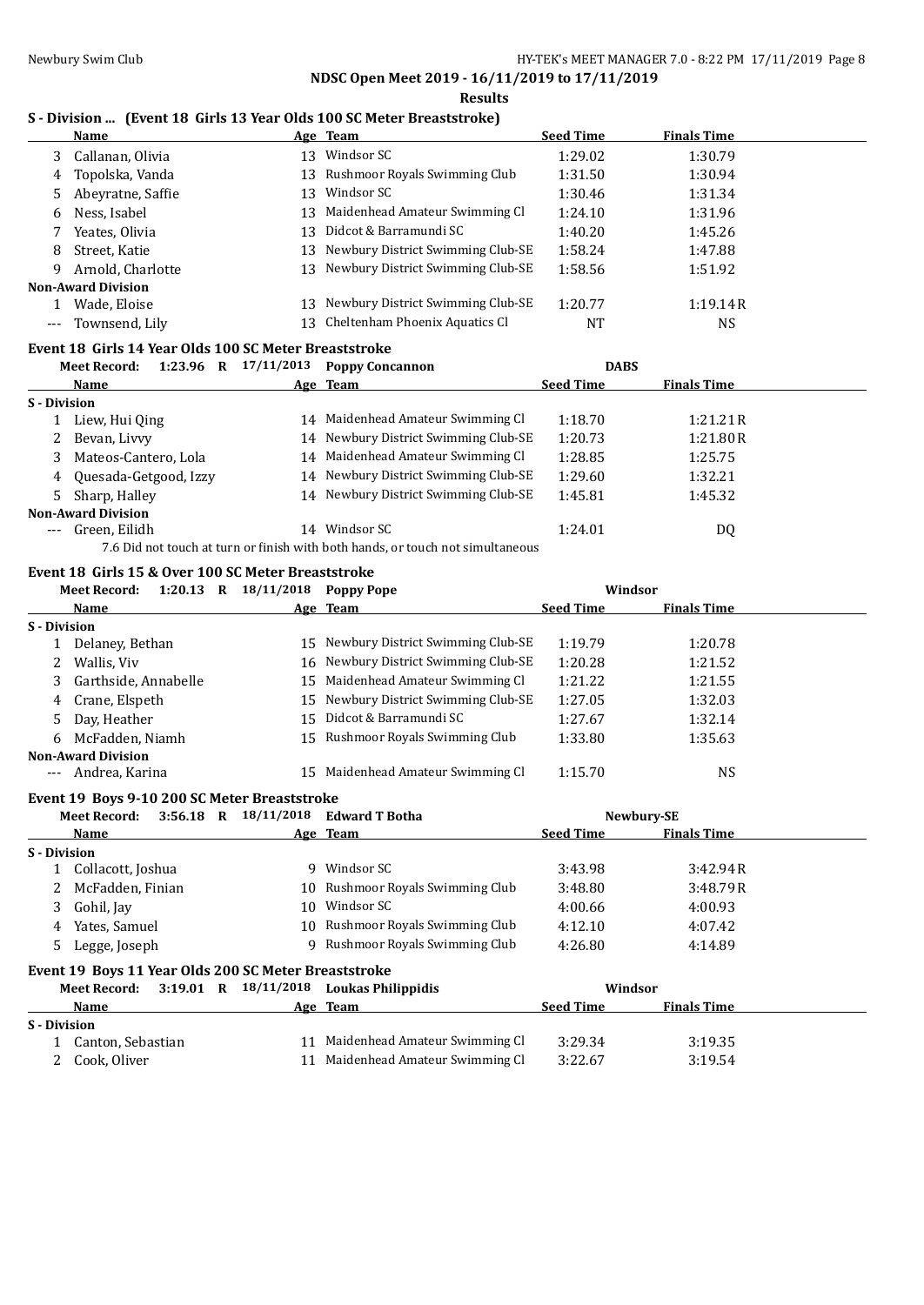|                     |                                                                      |                                      | <b>Results</b>                                                               |                    |                    |  |
|---------------------|----------------------------------------------------------------------|--------------------------------------|------------------------------------------------------------------------------|--------------------|--------------------|--|
|                     |                                                                      |                                      | S - Division  (Event 19 Boys 11 Year Olds 200 SC Meter Breaststroke)         |                    |                    |  |
|                     | Name                                                                 |                                      | Age Team                                                                     | <b>Seed Time</b>   | <b>Finals Time</b> |  |
|                     | Swanepoel, Ralph                                                     |                                      | 11 Windsor SC                                                                | 4:10.38            | 4:06.05            |  |
|                     | <b>Non-Award Division</b><br>--- Byrne, Guy                          |                                      | 11 Rushmoor Royals Swimming Club                                             | 3:58.60            | DQ                 |  |
|                     |                                                                      |                                      | 7.4 Leg movements not simultaneous (alternating leg movement)                |                    |                    |  |
|                     |                                                                      |                                      |                                                                              |                    |                    |  |
|                     | Event 19 Boys 12 Year Olds 200 SC Meter Breaststroke<br>Meet Record: |                                      | 3:00.11 R 18/11/2018 Alexander Mufti                                         |                    | Windsor            |  |
|                     | <b>Name</b>                                                          |                                      | Age Team                                                                     | <b>Seed Time</b>   | <b>Finals Time</b> |  |
| <b>S</b> - Division |                                                                      |                                      |                                                                              |                    |                    |  |
|                     | 1 Buckingham, Luke                                                   |                                      | 12 Rushmoor Royals Swimming Club                                             | 3:17.90            | 3:19.42            |  |
|                     | Supov, Anton                                                         |                                      | 12 Maidenhead Amateur Swimming Cl                                            | 3:44.20            | 3:24.27            |  |
| 3                   | Shore, Rory                                                          |                                      | 12 Newbury District Swimming Club-SE                                         | <b>NT</b>          | 3:52.76            |  |
|                     | <b>Non-Award Division</b>                                            |                                      |                                                                              |                    |                    |  |
|                     | 1 Leach, Jamie                                                       |                                      | 12 Newbury District Swimming Club-SE                                         | 3:12.07            | 2:53.10R           |  |
|                     | Event 19 Boys 13 Year Olds 200 SC Meter Breaststroke                 |                                      |                                                                              |                    |                    |  |
|                     | <b>Meet Record:</b>                                                  | $3:05.58$ R $18/11/2018$ Aaron Wilks |                                                                              |                    | Windsor            |  |
|                     | Name                                                                 |                                      | Age Team                                                                     | <b>Seed Time</b>   | <b>Finals Time</b> |  |
| S - Division        |                                                                      |                                      |                                                                              |                    |                    |  |
|                     | 1 Davies, Toby                                                       |                                      | 13 Windsor SC                                                                | 3:02.37            | 3:00.77R           |  |
|                     | Nicholson, Charlie                                                   |                                      | 13 Rushmoor Royals Swimming Club                                             | 3:23.70            | 3:03.99R           |  |
|                     | 3 Limbu, Yalamber                                                    |                                      | 13 Rushmoor Royals Swimming Club                                             | 3:20.80            | 3:09.46            |  |
|                     | Event 19 Boys 14 Year Olds 200 SC Meter Breaststroke                 |                                      |                                                                              |                    |                    |  |
|                     | Meet Record: 2:54.58 R 18/11/2018 William Oxley                      |                                      |                                                                              |                    | Newbury-SE         |  |
|                     | <b>Name</b>                                                          |                                      | Age Team                                                                     | Seed Time          | <b>Finals Time</b> |  |
| <b>S</b> - Division |                                                                      |                                      |                                                                              |                    |                    |  |
|                     | 1 Shanahan, Archie                                                   |                                      | 14 Newbury District Swimming Club-SE<br>14 Newbury District Swimming Club-SE | 2:56.40<br>3:08.13 | 2:55.75<br>3:04.76 |  |
|                     | 2 Paul, Rohan<br>3 Scherrer, Augustin                                |                                      | 14 Windsor SC                                                                | NT                 | 3:19.40            |  |
|                     | <b>Non-Award Division</b>                                            |                                      |                                                                              |                    |                    |  |
|                     | --- Wilks, Aaron                                                     |                                      | 14 Windsor SC                                                                | 3:00.64            | <b>NS</b>          |  |
|                     | Event 19 Boys 15 & Over 200 SC Meter Breaststroke                    |                                      |                                                                              |                    |                    |  |
|                     | <b>Meet Record:</b>                                                  | 2:41.21 R 18/11/2018 Oliver Stearn   |                                                                              |                    | Windsor            |  |
|                     | Name                                                                 |                                      | Age Team                                                                     | <b>Seed Time</b>   | <b>Finals Time</b> |  |
| <b>S</b> - Division |                                                                      |                                      |                                                                              |                    |                    |  |
|                     | 1 Stearn, Oliver                                                     |                                      | 16 Windsor SC                                                                | 2:41.21            | 2:40.37R           |  |
|                     | Hargreaves, James                                                    |                                      | 15 Windsor SC                                                                | 2:51.53            | 2:51.06            |  |
| 3                   | Swanepoel III, Charles                                               |                                      | 16 Windsor SC                                                                | 3:36.34            | 3:23.97            |  |
|                     | Event 20 Girls 9-10 50 SC Meter Freestyle                            |                                      |                                                                              |                    |                    |  |
|                     | <b>Meet Record:</b>                                                  | 32.76 R 18/11/2018                   | <b>Rhiarna Wilks</b>                                                         |                    | Windsor            |  |
|                     | Name                                                                 |                                      | Age Team                                                                     | <b>Seed Time</b>   | <b>Finals Time</b> |  |
| S - Division        |                                                                      |                                      |                                                                              |                    |                    |  |
| $\mathbf{1}$        | Maguire, Ella                                                        |                                      | 10 Rushmoor Royals Swimming Club                                             | 35.90              | 35.76              |  |
| 2                   | Scherrer, Louise                                                     |                                      | 9 Windsor SC                                                                 | <b>NT</b>          | 37.05              |  |
| 3                   | Fangli, Anet                                                         | 10                                   | Rushmoor Royals Swimming Club                                                | 37.70              | 37.19              |  |
| 4                   | Stevenson, Isabel                                                    | 10                                   | Windsor SC                                                                   | 38.53              | 37.83              |  |
| 5                   | Brown, Georgie                                                       | 10                                   | Newbury District Swimming Club-SE                                            | 38.19              | 38.07              |  |
| 6                   | Muir, Olive                                                          | 10                                   | Newbury District Swimming Club-SE                                            | 38.69              | 39.27              |  |
| 7                   | Goodman, Louise                                                      | 10                                   | Newbury District Swimming Club-SE                                            | 39.50              | 39.87              |  |
| 8                   | Sparks, Hope                                                         | 10                                   | Newbury District Swimming Club-SE                                            | 40.49              | 42.76              |  |
|                     |                                                                      |                                      |                                                                              |                    |                    |  |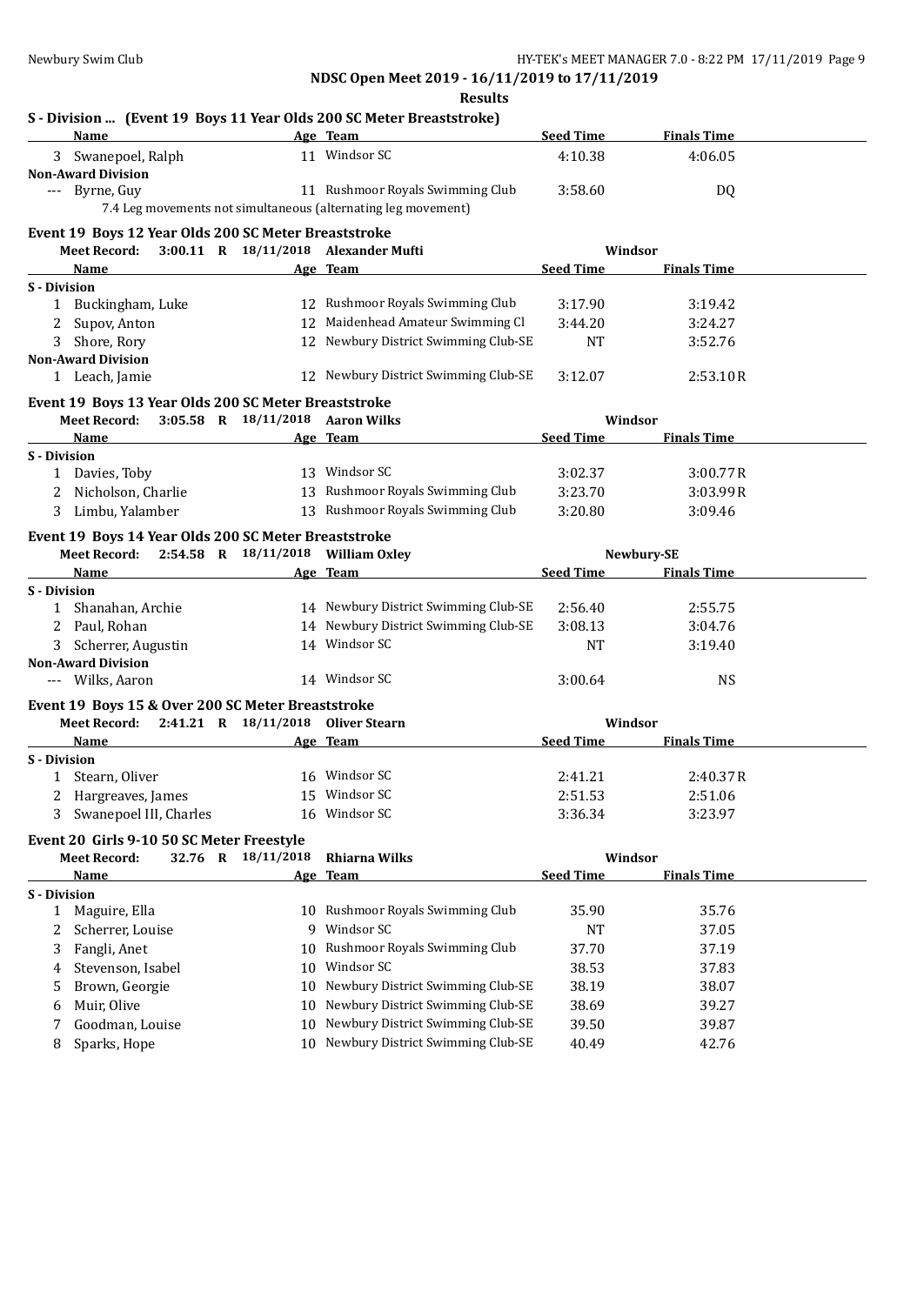**Results**

### **S - Division ... (Event 20 Girls 9-10 50 SC Meter Freestyle)**

|       | Name                      |     | Age Team                             | <b>Seed Time</b> | <b>Finals Time</b> |  |  |
|-------|---------------------------|-----|--------------------------------------|------------------|--------------------|--|--|
| 9     | Wigmore, Grace            |     | 10 Newbury District Swimming Club-SE | 46.94            | 43.27              |  |  |
| 10    | Mullin, Erin              | 10. | Windsor SC                           | 46.14            | 43.34              |  |  |
| 11    | Barlow, Chloe             |     | 10 Newbury District Swimming Club-SE | 46.77            | 43.68              |  |  |
| 12    | Greenhalgh, Tabitha       |     | 9 Didcot & Barramundi SC             | NT               | 50.97              |  |  |
| 13    | Tolia, Mahi               |     | 10 Newbury District Swimming Club-SE | 53.39            | x54.96             |  |  |
|       | <b>Non-Award Division</b> |     |                                      |                  |                    |  |  |
| $---$ | Howley, Rosa              |     | 10 Maidenhead Amateur Swimming Cl    | 43.49            | <b>NS</b>          |  |  |
|       |                           |     |                                      |                  |                    |  |  |

# **Event 20 Girls 11 Year Olds 50 SC Meter Freestyle**

|              | 32.09<br><b>Meet Record:</b><br>$\mathbf R$ | 18/11/2012 | <b>Molly Dummett</b>              | <b>Newbury</b>   |                    |  |
|--------------|---------------------------------------------|------------|-----------------------------------|------------------|--------------------|--|
|              | Name                                        |            | Age Team                          | <b>Seed Time</b> | <b>Finals Time</b> |  |
| S - Division |                                             |            |                                   |                  |                    |  |
|              | Heard-Norrish, Charlotte                    | 11         | Maidenhead Amateur Swimming Cl    | 32.22            | 32.75              |  |
|              | Wade, Grace                                 | 11         | Newbury District Swimming Club-SE | 34.50            | 33.53              |  |
| 3.           | Nuttall, Lucy                               | 11         | Windsor SC                        | 36.08            | 35.36              |  |
| 4            | Bevan, Charlotte                            | 11         | Newbury District Swimming Club-SE | 36.88            | 36.21              |  |
| 5.           | Seabrook, Amelie                            | 11         | Didcot & Barramundi SC            | 35.71            | 36.37              |  |
| 6            | Rowe, Brooke                                | 11         | Windsor SC                        | 36.43            | 36.73              |  |
|              | Barringer, Felicity                         | 11         | Didcot & Barramundi SC            | 38.16            | 37.55              |  |
| 8            | Kaur Bajwa, Pavleen                         | 11         | Windsor SC                        | 37.32            | 37.79              |  |
| 9            | Mitchell, Emma                              | 11         | Didcot & Barramundi SC            | 39.08            | 38.24              |  |
| 10           | Barlow, Eleanor                             | 11         | Newbury District Swimming Club-SE | 39.08            | 38.59              |  |
| 11           | Kestell-Cornish, Livy                       | 11         | Newbury District Swimming Club-SE | 40.20            | 39.93              |  |
| 12           | Capper, Lucy                                | 11         | Didcot & Barramundi SC            | 37.45            | 40.98              |  |
| 13           | Blake, Jemima                               | 11         | Newbury District Swimming Club-SE | 41.88            | 41.31              |  |
| 14           | Aird, Camille                               | 11         | Newbury District Swimming Club-SE | 44.56            | 43.79              |  |
| 15           | Gardner Calle, Julia                        | 11         | Newbury District Swimming Club-SE | 43.07            | x45.14             |  |
| 16           | Pujar, Deeksha                              | 11         | Newbury District Swimming Club-SE | 44.84            | x45.21             |  |

# **Event 20 Girls 12 Year Olds 50 SC Meter Freestyle**

|                     | 30.72<br><b>Meet Record:</b><br>R | 26/11/2017 | Olivia Bevan                      | <b>NEWS</b>      |                    |
|---------------------|-----------------------------------|------------|-----------------------------------|------------------|--------------------|
|                     | Name                              |            | Age Team                          | <b>Seed Time</b> | <b>Finals Time</b> |
| <b>S</b> - Division |                                   |            |                                   |                  |                    |
|                     | Fox, Izzy                         | 12         | Newbury District Swimming Club-SE | 31.75            | 31.24              |
|                     | Shanahan, Aoife                   | 12         | Newbury District Swimming Club-SE | 33.39            | 33.01              |
| 3                   | Warnes, Holly                     | 12         | Rushmoor Royals Swimming Club     | 33.70            | 33.87              |
| 4                   | Brown, Charlotte                  | 12         | Newbury District Swimming Club-SE | 35.03            | 34.99              |
| *5                  | Bosley, Lucy                      | 12         | Newbury District Swimming Club-SE | 35.45            | 35.17              |
| *5                  | Reeves, Alyssa                    | 12         | Didcot & Barramundi SC            | 34.99            | 35.17              |
| 7                   | Kendall, Georgina                 | 12         | Rushmoor Royals Swimming Club     | 35.00            | 35.56              |
| 8                   | Totays, Johanna                   | 12         | Windsor SC                        | 35.62            | 35.84              |
| 9                   | Westbury, Emily                   | 12         | Newbury District Swimming Club-SE | 35.63            | 36.38              |
| 10                  | Marshall, Caitlin                 | 12         | Newbury District Swimming Club-SE | 36.50            | 36.55              |
| 11                  | Sztabinska, Natalia               | 12         | Newbury District Swimming Club-SE | 36.35            | x36.83             |
| 12                  | Fitch, Martha                     | 12         | Newbury District Swimming Club-SE | 36.94            | x37.18             |
| 13                  | Johnson-Booth, Felicity           | 12         | Newbury District Swimming Club-SE | 40.82            | x40.47             |
|                     | <b>Non-Award Division</b>         |            |                                   |                  |                    |
| ---                 | Bruce, Giselle                    | 12         | Newbury District Swimming Club-SE | 34.84            | <b>NS</b>          |
| ---                 | Cartledge, Holly                  | 12         | Newbury District Swimming Club-SE | 41.62            | <b>NS</b>          |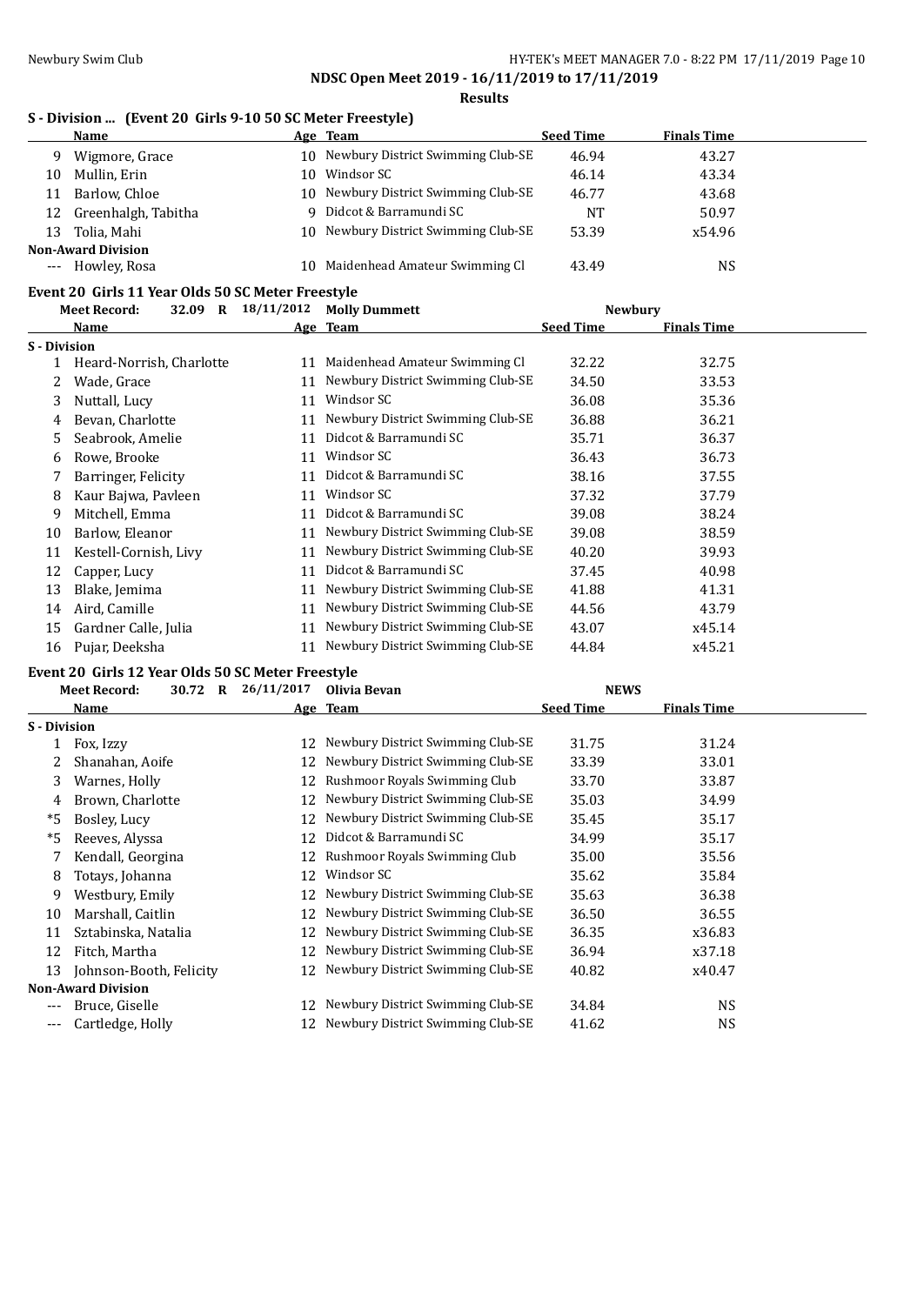### Newbury Swim Club **HY-TEK's MEET MANAGER 7.0 - 8:22 PM 17/11/2019** Page 11

**NDSC Open Meet 2019 - 16/11/2019 to 17/11/2019**

**Results**

# **Event 20 Girls 13 Year Olds 50 SC Meter Freestyle**

|                     | 29.67 R<br><b>Meet Record:</b> | 18/11/2018 | Olivia Bevan                      |                  | Newbury-SE         |  |
|---------------------|--------------------------------|------------|-----------------------------------|------------------|--------------------|--|
|                     | Name                           |            | Age Team                          | <b>Seed Time</b> | <b>Finals Time</b> |  |
| <b>S</b> - Division |                                |            |                                   |                  |                    |  |
|                     | Wade, Eloise                   | 13         | Newbury District Swimming Club-SE | 29.83            | 29.70              |  |
|                     | Nowell, Laura                  | 13         | Newbury District Swimming Club-SE | 30.17            | 29.87              |  |
| 3.                  | Callanan, Olivia               | 13         | Windsor SC                        | 30.78            | 30.88              |  |
| 4                   | Ness, Isabel                   | 13         | Maidenhead Amateur Swimming Cl    | 30.90            | 31.10              |  |
| 5.                  | Andrews, Lola                  | 13         | Windsor SC                        | 30.27            | 31.39              |  |
| 6                   | Newman, Arabella               | 13         | Rushmoor Royals Swimming Club     | 30.70            | 31.45              |  |
|                     | Callanan, Allegra              | 13         | Windsor SC                        | 31.40            | 31.58              |  |
| *8                  | Townsend, Lily                 | 13         | Cheltenham Phoenix Aquatics Cl    | 32.06            | 31.71              |  |
| *8                  | McGowan, Lena                  | 13         | Newbury District Swimming Club-SE | 30.85            | 31.71              |  |
| 10                  | Peters, Alice                  | 13         | Newbury District Swimming Club-SE | 31.97            | 31.74              |  |
| 11                  | Abeyratne, Saffie              | 13         | Windsor SC                        | 32.89            | 33.03              |  |
| 12                  | Topolska, Vanda                | 13         | Rushmoor Royals Swimming Club     | 33.40            | 33.14              |  |
| 13                  | Marshall, Amy                  | 13         | Cheltenham Phoenix Aquatics Cl    | 32.31            | 33.92              |  |
| 14                  | Fortmuller, Olivia             | 13         | Newbury District Swimming Club-SE | 36.09            | 35.26              |  |
| 15                  | Sherrington, Lauren            | 13         | Cheltenham Phoenix Aquatics Cl    | 33.60            | 35.50              |  |
| 16                  | Street, Katie                  | 13         | Newbury District Swimming Club-SE | 37.68            | 38.44              |  |
| 17                  | Arnold, Charlotte              | 13         | Newbury District Swimming Club-SE | 37.19            | x39.39             |  |
| 18                  | Aird, Yasmin                   | 13         | Newbury District Swimming Club-SE | 42.32            | x41.41             |  |

### **Event 20 Girls 14 Year Olds 50 SC Meter Freestyle**

|              | <b>Meet Record:</b>                            | 29.56 R | 18/11/2018           | <b>Abigail Holland</b>               |                  | Newbury-SE         |  |
|--------------|------------------------------------------------|---------|----------------------|--------------------------------------|------------------|--------------------|--|
|              | Name                                           |         |                      | Age Team                             | <b>Seed Time</b> | <b>Finals Time</b> |  |
| S - Division |                                                |         |                      |                                      |                  |                    |  |
|              | Bevan, Livvy                                   |         | 14                   | Newbury District Swimming Club-SE    | 29.25            | 29.70              |  |
|              | Liew, Hui Qing                                 |         |                      | 14 Maidenhead Amateur Swimming Cl    | 28.60            | 30.19              |  |
| 3            | Brooks, Rachel                                 |         |                      | 14 Maidenhead Amateur Swimming Cl    | 30.00            | 30.21              |  |
| 4            | Green, Eilidh                                  |         |                      | 14 Windsor SC                        | 30.50            | 30.29              |  |
| 5.           | Apps, Lily                                     |         |                      | 14 Newbury District Swimming Club-SE | 31.40            | 30.76              |  |
| 6            | Humphreys, Georgia                             |         |                      | 14 Newbury District Swimming Club-SE | 30.13            | 30.87              |  |
|              | Ireland, Caitlin                               |         |                      | 14 Maidenhead Amateur Swimming Cl    | 31.60            | 31.27              |  |
| 8            | Sharp, Halley                                  |         |                      | 14 Newbury District Swimming Club-SE | 33.04            | 33.07              |  |
| 9            | Wilkinson, Ella                                |         | 14                   | Didcot & Barramundi SC               | 34.80            | 34.89              |  |
| 10           | Link, Emily                                    |         |                      | 14 Didcot & Barramundi SC            | 42.05            | 40.90              |  |
|              | <b>Non-Award Division</b>                      |         |                      |                                      |                  |                    |  |
|              | --- Quesada-Getgood, Izzy                      |         |                      | 14 Newbury District Swimming Club-SE | 32.19            | <b>NS</b>          |  |
|              | Event 20 Girls 15 & Over 50 SC Meter Freestyle |         |                      |                                      |                  |                    |  |
|              | Meet Record:                                   |         | 30.66 R $18/11/2018$ | Eloise Sparks                        |                  | Newburv-SE         |  |

|              | MCCCMCCOIU.          | $JU_1U_2$ $N = 20/22/222$ | LIVIJU JUGI IS                       |                  | IVEWUULV JL        |  |
|--------------|----------------------|---------------------------|--------------------------------------|------------------|--------------------|--|
|              | Name                 |                           | Age Team                             | <b>Seed Time</b> | <b>Finals Time</b> |  |
| S - Division |                      |                           |                                      |                  |                    |  |
|              | Barlow, Freya        |                           | 15 Newbury District Swimming Club-SE | 29.70            | 29.73 R            |  |
|              | Harrison, Rosie      |                           | 15 Newbury District Swimming Club-SE | 29.90            | 30.87              |  |
|              | Garthside, Annabelle |                           | 15 Maidenhead Amateur Swimming Cl    | 31.31            | 31.56              |  |
| 4            | Wallis, Viv          |                           | 16 Newbury District Swimming Club-SE | 30.38            | 31.97              |  |
| *5           | Emberlin, Lucy       |                           | 15 Newbury District Swimming Club-SE | 31.71            | 32.12              |  |
| *5           | McFadden, Niamh      |                           | 15 Rushmoor Royals Swimming Club     | 31.30            | 32.12              |  |
|              | Delaney, Bethan      |                           | 15 Newbury District Swimming Club-SE | 31.34            | 33.59              |  |
| 8            | Blinco, Elena        |                           | 15 Slough & Eton Dolphins            | 35.64            | 35.23              |  |
|              |                      |                           |                                      |                  |                    |  |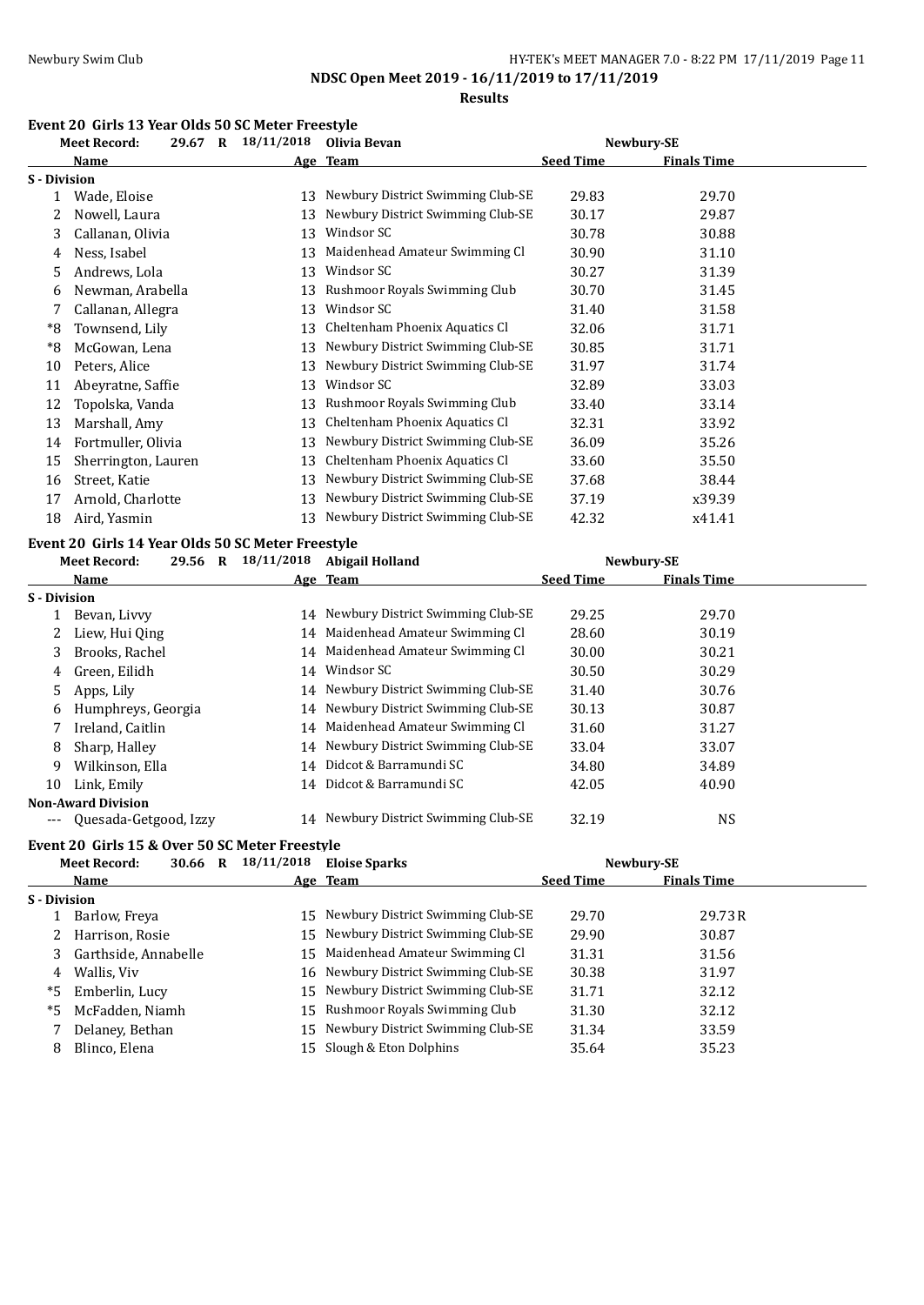**Results**

### **Non-Award Division ... (Event 20 Girls 15 & Over 50 SC Meter Freestyle)**

|                     | Name                                            |                      | Age Team                             | <b>Seed Time</b> | <b>Finals Time</b> |  |
|---------------------|-------------------------------------------------|----------------------|--------------------------------------|------------------|--------------------|--|
|                     | <b>Non-Award Division</b>                       |                      |                                      |                  |                    |  |
|                     | --- Andrea, Karina                              |                      | 15 Maidenhead Amateur Swimming Cl    | 31.35            | <b>NS</b>          |  |
|                     | Event 21 Girls 9-10 200 SC Meter IM             |                      |                                      |                  |                    |  |
|                     | $2:59.04$ R $18/11/2018$<br><b>Meet Record:</b> |                      | Rhiarna Wilks                        | Windsor          |                    |  |
|                     | Name                                            |                      | Age Team                             | <b>Seed Time</b> | <b>Finals Time</b> |  |
| S - Division        |                                                 |                      |                                      |                  |                    |  |
|                     | 1 Maguire, Ella                                 |                      | 10 Rushmoor Royals Swimming Club     | 3:22.20          | 3:15.29            |  |
| 2                   | Stevenson, Isabel                               |                      | 10 Windsor SC                        | 3:45.89          | 3:17.46            |  |
| 3                   | Scherrer, Louise                                |                      | 9 Windsor SC                         | NT               | 3:19.94            |  |
| 4                   | Duell, Emilia                                   |                      | 10 Maidenhead Amateur Swimming Cl    | <b>NT</b>        | 3:21.33            |  |
|                     | <b>Non-Award Division</b>                       |                      |                                      |                  |                    |  |
|                     | --- Howley, Rosa                                |                      | 10 Maidenhead Amateur Swimming Cl    | 3:33.81          | <b>NS</b>          |  |
|                     | Event 21 Girls 11 Year Olds 200 SC Meter IM     |                      |                                      |                  |                    |  |
|                     | 2:59.49 R 26/11/2017<br><b>Meet Record:</b>     |                      | <b>Lola Andrews</b>                  | Windsor          |                    |  |
|                     | Name                                            |                      | Age Team                             | <b>Seed Time</b> | <b>Finals Time</b> |  |
| <b>S</b> - Division |                                                 |                      |                                      |                  |                    |  |
| 1                   | Thomas, Rhiannon                                |                      | 11 Windsor SC                        | 2:56.01          | 2:51.61R           |  |
| 2                   | Heard-Norrish, Charlotte                        |                      | 11 Maidenhead Amateur Swimming Cl    | 2:55.45          | 3:00.33            |  |
| 3                   | Rowe, Brooke                                    |                      | 11 Windsor SC                        | 3:17.69          | 3:09.24            |  |
| 4                   | Bevan, Charlotte                                |                      | 11 Newbury District Swimming Club-SE | <b>NT</b>        | 3:16.10            |  |
| 5                   | Seabrook, Amelie                                |                      | 11 Didcot & Barramundi SC            | NT               | 3:20.54            |  |
| 6                   | Barringer, Felicity                             |                      | 11 Didcot & Barramundi SC            | <b>NT</b>        | 3:51.88            |  |
|                     | Event 21 Girls 12 Year Olds 200 SC Meter IM     |                      |                                      |                  |                    |  |
|                     | Meet Record:                                    | 2:43.91 R 26/11/2017 | Hui Qing Q Liew                      | Windsor          |                    |  |
|                     | Name                                            |                      | <u>Age Team</u>                      | <b>Seed Time</b> | <b>Finals Time</b> |  |
| S - Division        |                                                 |                      |                                      |                  |                    |  |
| 1                   | Mullin, Eva                                     |                      | 12 Windsor SC                        | 3:00.79          | 2:57.47            |  |
| 2                   | Fox, Izzy                                       |                      | 12 Newbury District Swimming Club-SE | 2:58.38          | 2:58.20            |  |
| 3                   | Totays, Johanna                                 |                      | 12 Windsor SC                        | 3:02.10          | 3:01.75            |  |
| 4                   | Hooper, Hannah                                  |                      | 12 Rushmoor Royals Swimming Club     | 3:15.30          | 3:02.00            |  |
| 5                   | Kendall, Georgina                               |                      | 12 Rushmoor Royals Swimming Club     | 3:14.40          | 3:05.18            |  |
| 6                   | Warnes, Holly                                   |                      | 12 Rushmoor Royals Swimming Club     | 3:12.40          | 3:11.77            |  |
| 7                   | Westbury, Emily                                 |                      | 12 Newbury District Swimming Club-SE | 3:20.90          | 3:15.81            |  |
| 8                   | Reeves, Alyssa                                  |                      | 12 Didcot & Barramundi SC            | 3:24.00          | 3:15.85            |  |
| 9                   | Taylor, Molly                                   |                      | 12 Didcot & Barramundi SC            | 3:21.18          | 3:19.91            |  |
| 10                  | Marshall, Caitlin                               |                      | 12 Newbury District Swimming Club-SE | 3:23.64          | 3:20.93            |  |
|                     | 11 Fitch, Martha                                |                      | 12 Newbury District Swimming Club-SE | 3:35.34          | 3:37.55            |  |
|                     | <b>Non-Award Division</b>                       |                      |                                      |                  |                    |  |
|                     | --- Brown, Charlotte                            |                      | 12 Newbury District Swimming Club-SE | 3:04.17          | <b>NS</b>          |  |
|                     | --- Bruce, Giselle                              |                      | 12 Newbury District Swimming Club-SE | 2:58.03          | <b>NS</b>          |  |
|                     | Event 21 Girls 13 Year Olds 200 SC Meter IM     |                      |                                      |                  |                    |  |
|                     | Meet Record:                                    | 2:39.12 R 18/11/2018 | Olivia Bevan                         |                  | Newbury-SE         |  |
|                     | Name                                            |                      | Age Team                             | <b>Seed Time</b> | <b>Finals Time</b> |  |
| S - Division        |                                                 |                      |                                      |                  |                    |  |
|                     | 1 Nowell, Laura                                 |                      | 13 Newbury District Swimming Club-SE | 2:46.61          | 2:43.69            |  |
|                     | 2 Callanan, Olivia                              |                      | 13 Windsor SC                        | 2:47.53          | 2:47.02            |  |

3 Newman, Arabella 13 Rushmoor Royals Swimming Club 3:02.10 2:48.33 4 Marshall, Amy 13 Cheltenham Phoenix Aquatics Cl 2:51.16 2:53.16 5 Topolska, Vanda 13 Rushmoor Royals Swimming Club 3:04.30 2:57.82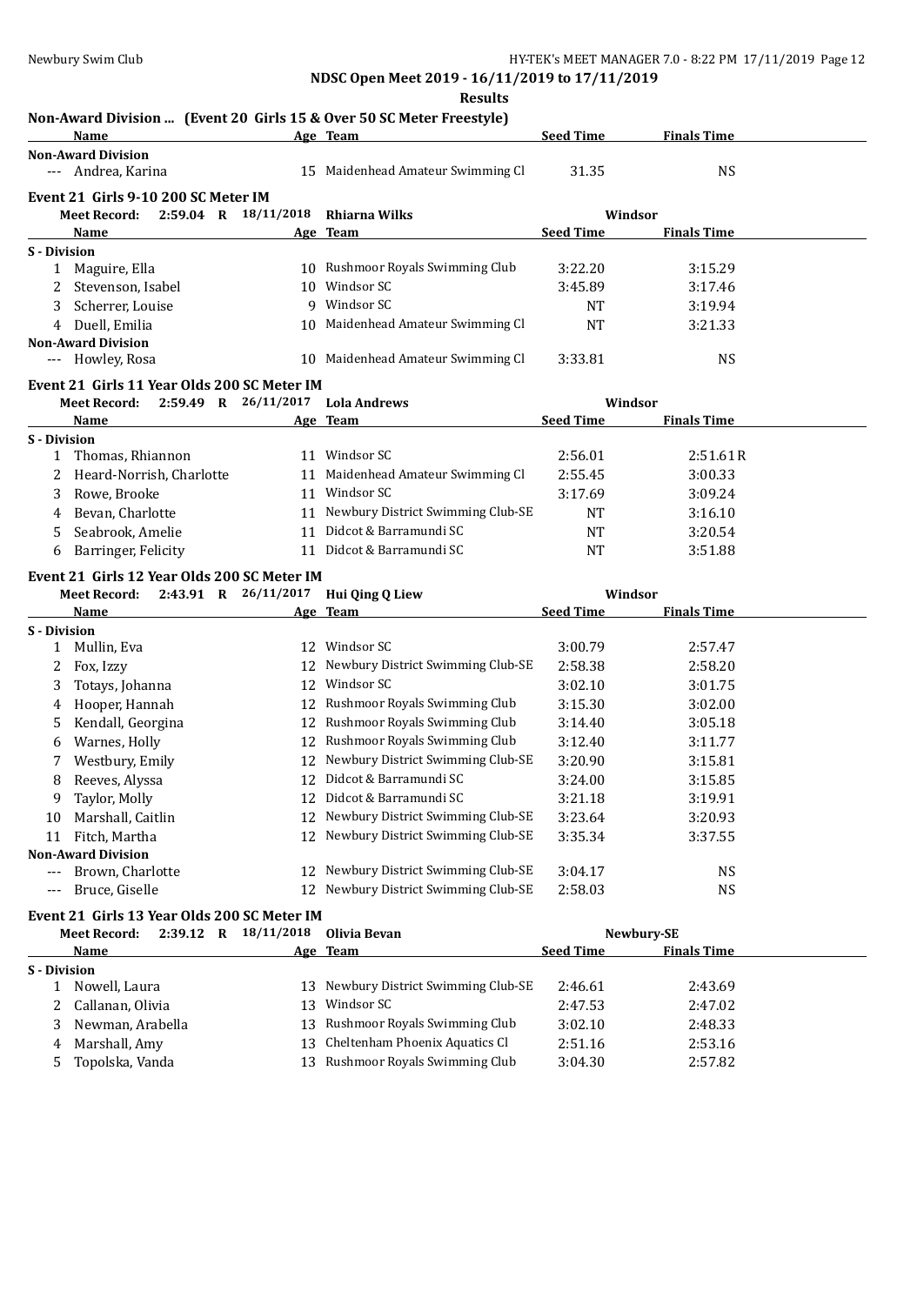**NDSC Open Meet 2019 - 16/11/2019 to 17/11/2019 Results**

# **S - Division ... (Event 21 Girls 13 Year Olds 200 SC Meter IM)**

|                     | Name                                              |    | Age Team                                                                                  | <b>Seed Time</b> | <b>Finals Time</b> |
|---------------------|---------------------------------------------------|----|-------------------------------------------------------------------------------------------|------------------|--------------------|
| 6                   | McGowan, Lena                                     |    | 13 Newbury District Swimming Club-SE                                                      | 3:01.53          | 2:59.81            |
| 7                   | Townsend, Lily                                    |    | 13 Cheltenham Phoenix Aquatics Cl                                                         | 3:02.52          | 2:59.87            |
| 8                   | Harrison, Rebecca                                 |    | 13 Rushmoor Royals Swimming Club                                                          | 3:21.70          | 3:21.70            |
|                     | <b>Non-Award Division</b>                         |    |                                                                                           |                  |                    |
|                     | --- Andrews, Lola                                 |    | 13 Windsor SC                                                                             | 2:46.80          | DQ                 |
|                     |                                                   |    | 6.4 More than one single or double simultaneous arm pull used to initiate the turn - back |                  |                    |
|                     | Event 21 Girls 14 Year Olds 200 SC Meter IM       |    |                                                                                           |                  |                    |
|                     | <b>Meet Record:</b>                               |    | 2:37.10 R 17/11/2013 Poppy Concannon                                                      | <b>DABS</b>      |                    |
|                     | Name                                              |    | Age Team                                                                                  | <b>Seed Time</b> | <b>Finals Time</b> |
| <b>S</b> - Division |                                                   |    |                                                                                           |                  |                    |
| $\mathbf{1}$        | Bevan, Livvy                                      |    | 14 Newbury District Swimming Club-SE                                                      | 2:32.96          | 2:34.59R           |
| 2                   | Ireland, Caitlin                                  |    | 14 Maidenhead Amateur Swimming Cl                                                         | 2:41.82          | 2:39.56            |
| 3                   | Green, Eilidh                                     |    | 14 Windsor SC                                                                             | 2:38.06          | 2:39.66            |
| 4                   | Brooks, Rachel                                    |    | 14 Maidenhead Amateur Swimming Cl                                                         | 2:47.49          | 2:40.88            |
| 5                   | Humphreys, Georgia                                |    | 14 Newbury District Swimming Club-SE                                                      | 2:41.35          | 2:42.05            |
| 6                   | Apps, Lily                                        |    | 14 Newbury District Swimming Club-SE                                                      | 2:46.50          | 2:45.65            |
| 7                   | Storck-Wihlidal, Claire                           |    | 14 Didcot & Barramundi SC                                                                 | 2:57.29          | 2:59.22            |
| 8                   | Wilkinson, Ella                                   |    | 14 Didcot & Barramundi SC                                                                 | 3:05.15          | 3:06.71            |
| 9                   | Sharp, Halley                                     |    | 14 Newbury District Swimming Club-SE                                                      | <b>NT</b>        | 3:19.91            |
|                     | Event 21 Girls 15 & Over 200 SC Meter IM          |    |                                                                                           |                  |                    |
|                     | 2:36.46 R 18/11/2018<br><b>Meet Record:</b>       |    | <b>Ruth E Wyatt</b>                                                                       |                  | Newbury-SE         |
|                     | Name                                              |    | Age Team                                                                                  | <b>Seed Time</b> | <b>Finals Time</b> |
| <b>S</b> - Division |                                                   |    |                                                                                           |                  |                    |
| 1                   | Barlow, Freya                                     |    | 15 Newbury District Swimming Club-SE                                                      | 2:34.78          | 2:34.66R           |
| 2                   | Garthside, Annabelle                              |    | 15 Maidenhead Amateur Swimming Cl                                                         | 2:44.56          | 2:45.84            |
| 3                   | McFadden, Niamh                                   | 15 | Rushmoor Royals Swimming Club                                                             | 2:54.30          | 2:52.77            |
| 4                   | Day, Heather                                      |    | 15 Didcot & Barramundi SC                                                                 | 2:48.80          | 2:57.73            |
|                     | <b>Non-Award Division</b>                         |    |                                                                                           |                  |                    |
|                     | --- Andrea, Karina                                |    | 15 Maidenhead Amateur Swimming Cl                                                         | 2:39.02          | <b>NS</b>          |
|                     | Event 22 Boys 9-10 400 SC Meter Freestyle         |    |                                                                                           |                  |                    |
|                     | Name                                              |    | Age Team                                                                                  | <b>Seed Time</b> | <b>Finals Time</b> |
| <b>S</b> - Division |                                                   |    |                                                                                           |                  |                    |
|                     | 1 McFadden, Finian                                |    | 10 Rushmoor Royals Swimming Club                                                          | 6:19.70          | 5:58.53            |
| 2                   | Yates, Samuel                                     |    | 10 Rushmoor Royals Swimming Club                                                          | 6:25.90          | 6:24.32            |
| 3                   | Davison, Alexander                                |    | 10 Maidenhead Amateur Swimming Cl                                                         | 7:00.18          | 6:27.88            |
|                     |                                                   |    |                                                                                           |                  |                    |
|                     | Event 22 Boys 11 Year Olds 400 SC Meter Freestyle |    |                                                                                           |                  |                    |
|                     | <b>Meet Record:</b>                               |    | 5:01.23 R 18/11/2018 Christopher Emberlin                                                 |                  | Newbury-SE         |
|                     | Name                                              |    | Age Team                                                                                  | <b>Seed Time</b> | <b>Finals Time</b> |
| <b>S</b> - Division |                                                   |    |                                                                                           |                  |                    |
|                     | 1 Charley, Ethan                                  |    | 11 Maidenhead Amateur Swimming Cl<br>11 Maidenhead Amateur Swimming Cl                    | 5:25.47          | 5:13.35            |
| 2                   | Ireland, Johnathan                                |    | 11 Windsor SC                                                                             | 5:31.70          | 5:19.75            |
| 3                   | Swanepoel, Ralph                                  |    |                                                                                           | 7:13.63          | 6:48.97            |
| 4                   | Brooks, Taylan                                    |    | 11 Rushmoor Royals Swimming Club                                                          | 6:29.00          | 7:03.46            |
|                     | Event 22 Boys 12 Year Olds 400 SC Meter Freestyle |    |                                                                                           |                  |                    |
|                     | 5:11.70 R 18/11/2018<br><b>Meet Record:</b>       |    | <b>Toby Davies</b>                                                                        | Windsor          |                    |
|                     | Name                                              |    | Age Team                                                                                  | <b>Seed Time</b> | <b>Finals Time</b> |
| S - Division        |                                                   |    |                                                                                           |                  |                    |
|                     | 1 Supov, Anton                                    |    | 12 Maidenhead Amateur Swimming Cl                                                         | 5:18.35          | 5:10.53R           |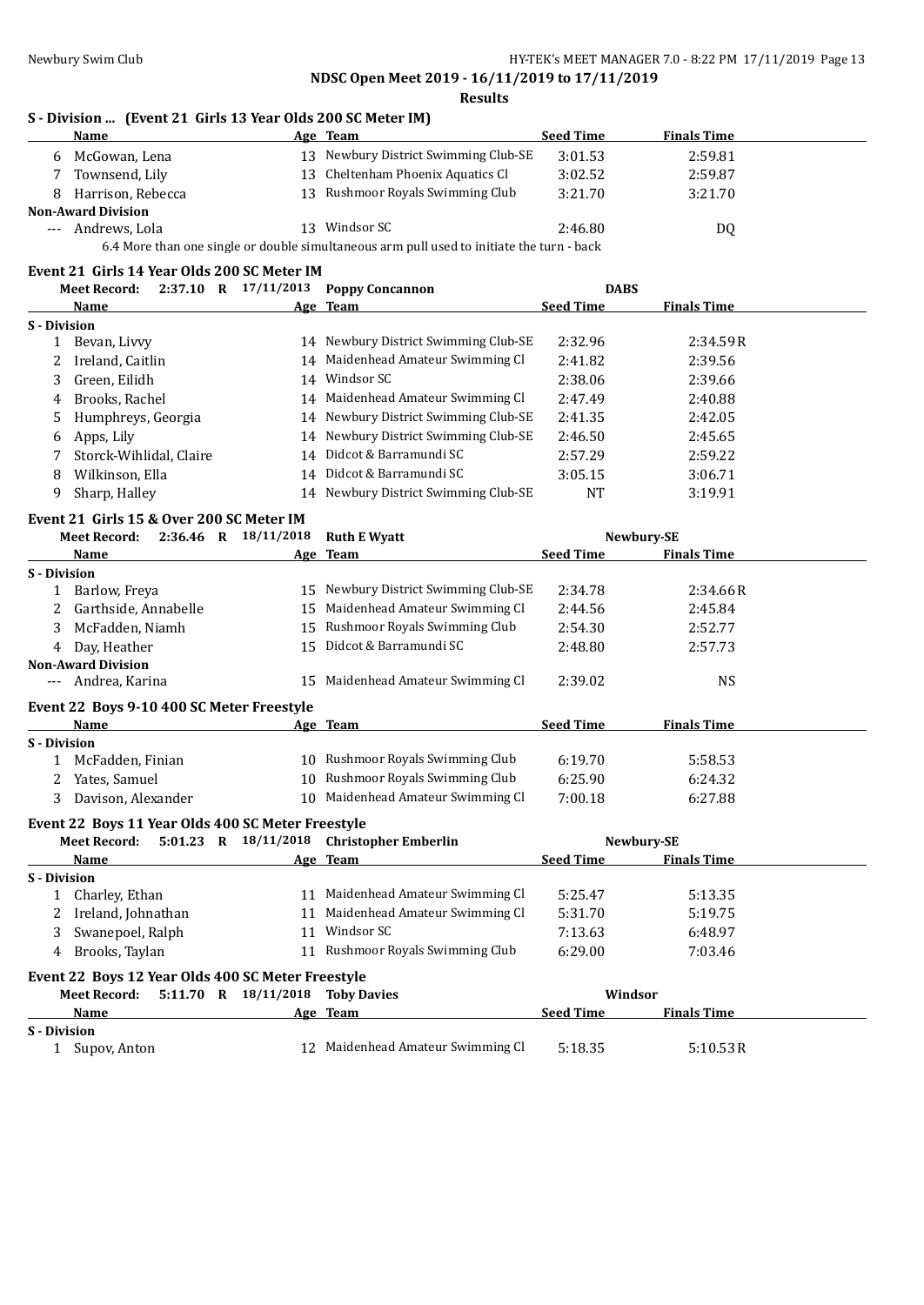**Results**

### **S - Division ... (Event 22 Boys 12 Year Olds 400 SC Meter Freestyle)**

| Name                      | Age Team                             | <b>Seed Time</b> | <b>Finals Time</b> |  |
|---------------------------|--------------------------------------|------------------|--------------------|--|
| Sherrington, Kai          | 12 Cheltenham Phoenix Aquatics Cl    | 5:41.42          | 5:34.35            |  |
| Leslie, Rory              | 12 Didcot & Barramundi SC            | NT               | 6:03.20            |  |
| 4 Walters, Jamie          | 12 Slough & Eton Dolphins            | 6:43.62          | 6:19.39            |  |
| 5 Shore, Rory             | 12 Newbury District Swimming Club-SE | 6:41.80          | 6:57.19            |  |
| <b>Non-Award Division</b> |                                      |                  |                    |  |
| Leach, Jamie              | 12 Newbury District Swimming Club-SE | 5:10.25          | 4:40.24R           |  |
| Emberlin, Christopher     | 12 Newbury District Swimming Club-SE | 4:53.33          | 4:44.95R           |  |

### **Event 22 Boys 13 Year Olds 400 SC Meter Freestyle**

|              | <b>Meet Record:</b> | 4:54.34 R | 18/11/2018 | <b>Aaron Wilks</b>                | Windsor          |                    |  |
|--------------|---------------------|-----------|------------|-----------------------------------|------------------|--------------------|--|
|              | Name                |           |            | Age Team                          | <b>Seed Time</b> | <b>Finals Time</b> |  |
| S - Division |                     |           |            |                                   |                  |                    |  |
|              | Davies, Toby        |           | 13.        | Windsor SC                        | 4:53.51          | 4:51.45R           |  |
|              | Potter, Nathan      |           | 13         | Maidenhead Amateur Swimming Cl    | 4:50.99          | 4:52.04R           |  |
| 3.           | Nicholson, Charlie  |           |            | 13 Rushmoor Royals Swimming Club  | 5:30.90          | 5:20.41            |  |
| 4            | Limbu, Yalamber     |           | 13         | Rushmoor Royals Swimming Club     | 5:33.40          | 5:25.75            |  |
|              | Rowe, Elliot        |           | 13         | Windsor SC                        | 5:48.53          | 5:32.29            |  |
|              | Burke, William      |           | 13         | Newbury District Swimming Club-SE | 6:24.29          | 6:04.58            |  |

### **Event 22 Boys 14 Year Olds 400 SC Meter Freestyle**

| 5:26.38<br>$\mathbf R$<br><b>Meet Record:</b> | <b>Harvey Miller</b> |                                                                                                                                                                                                                                                                                 |                    |            |
|-----------------------------------------------|----------------------|---------------------------------------------------------------------------------------------------------------------------------------------------------------------------------------------------------------------------------------------------------------------------------|--------------------|------------|
| Name                                          |                      | <b>Seed Time</b>                                                                                                                                                                                                                                                                | <b>Finals Time</b> |            |
| S - Division                                  |                      |                                                                                                                                                                                                                                                                                 |                    |            |
| Thrussell, Felix                              |                      | 4:59.46                                                                                                                                                                                                                                                                         | 4:47.36 R          |            |
| Shanahan, Archie                              |                      | 4:49.75                                                                                                                                                                                                                                                                         | 5:01.37R           |            |
| Henderson, Isaac                              |                      | 5:31.41                                                                                                                                                                                                                                                                         | 5:18.91R           |            |
| Geater, Aaron                                 |                      | 5:34.67                                                                                                                                                                                                                                                                         | 5:34.42            |            |
| Hayward, Ben                                  |                      | 5:42.96                                                                                                                                                                                                                                                                         | 5:43.24            |            |
|                                               |                      | <u>Liville a Doid II Iumi vimd Iou du Pictul II codtile</u><br>18/11/2018<br>Age Team<br>14 Newbury District Swimming Club-SE<br>14 Newbury District Swimming Club-SE<br>14 Cheltenham Phoenix Aquatics Cl<br>14 Newbury District Swimming Club-SE<br>14 Didcot & Barramundi SC |                    | Newbury-SE |

### **Event 22 Boys 15 & Over 400 SC Meter Freestyle**

|              | <b>Meet Record:</b>    | 5:21.23 R |    | 18/11/2018 Charles Swanepoel III     |                  | Windsor            |  |
|--------------|------------------------|-----------|----|--------------------------------------|------------------|--------------------|--|
|              | Name                   |           |    | Age Team                             | <b>Seed Time</b> | <b>Finals Time</b> |  |
| S - Division |                        |           |    |                                      |                  |                    |  |
|              | Allen, Tobias          |           |    | 17 Newbury District Swimming Club-SE | 4:27.34          | 4:23.09R           |  |
|              | 2 Miller, Harvey       |           |    | 15 Newbury District Swimming Club-SE | 5:03.98          | 5:09.91R           |  |
| 3            | Swanepoel III, Charles |           |    | 16 Windsor SC                        | 5:09.56          | 5:12.56R           |  |
| 4            | Fitch, Chris           |           | 51 | Newbury District Swimming Club-SE    | NT               | 5:29.54            |  |

### **Event 23 Girls 9-10 50 SC Meter Butterfly**

|              | <b>Meet Record:</b> | 37.41 | R | 26/11/2017 | <b>Kirsten Fraser</b>             | <b>NEWS</b>      |                    |  |
|--------------|---------------------|-------|---|------------|-----------------------------------|------------------|--------------------|--|
|              | Name                |       |   |            | Age Team                          | <b>Seed Time</b> | <b>Finals Time</b> |  |
| S - Division |                     |       |   |            |                                   |                  |                    |  |
|              | Duell, Emilia       |       |   | 10         | Maidenhead Amateur Swimming Cl    | 42.03            | 40.98              |  |
| 2            | Maguire, Ella       |       |   |            | 10 Rushmoor Royals Swimming Club  | 39.80            | 41.18              |  |
| 3            | Scherrer, Louise    |       |   | 9          | Windsor SC                        | NT               | 43.11              |  |
| 4            | Stevenson, Isabel   |       |   | 10         | Windsor SC                        | 44.70            | 44.68              |  |
| 5.           | Fangli, Anet        |       |   | 10         | Rushmoor Royals Swimming Club     | 47.10            | 46.04              |  |
| 6            | Brown, Georgie      |       |   | 10         | Newbury District Swimming Club-SE | 49.91            | 50.60              |  |
|              | Mullin, Erin        |       |   | 10         | Windsor SC                        | 53.65            | 52.55              |  |
| 8            | Hedley, Esther      |       |   | 10         | Didcot & Barramundi SC            | 56.03            | 54.19              |  |
| 9            | McClellan, Holly    |       |   | 10.        | Newbury District Swimming Club-SE | 1:00.56          | 56.73              |  |
| 10           | Wigmore, Grace      |       |   | 10         | Newbury District Swimming Club-SE | 58.47            | 58.18              |  |
| 11           | Greenhalgh, Tabitha |       |   |            | Didcot & Barramundi SC            | 1:01.19          | 1:09.74            |  |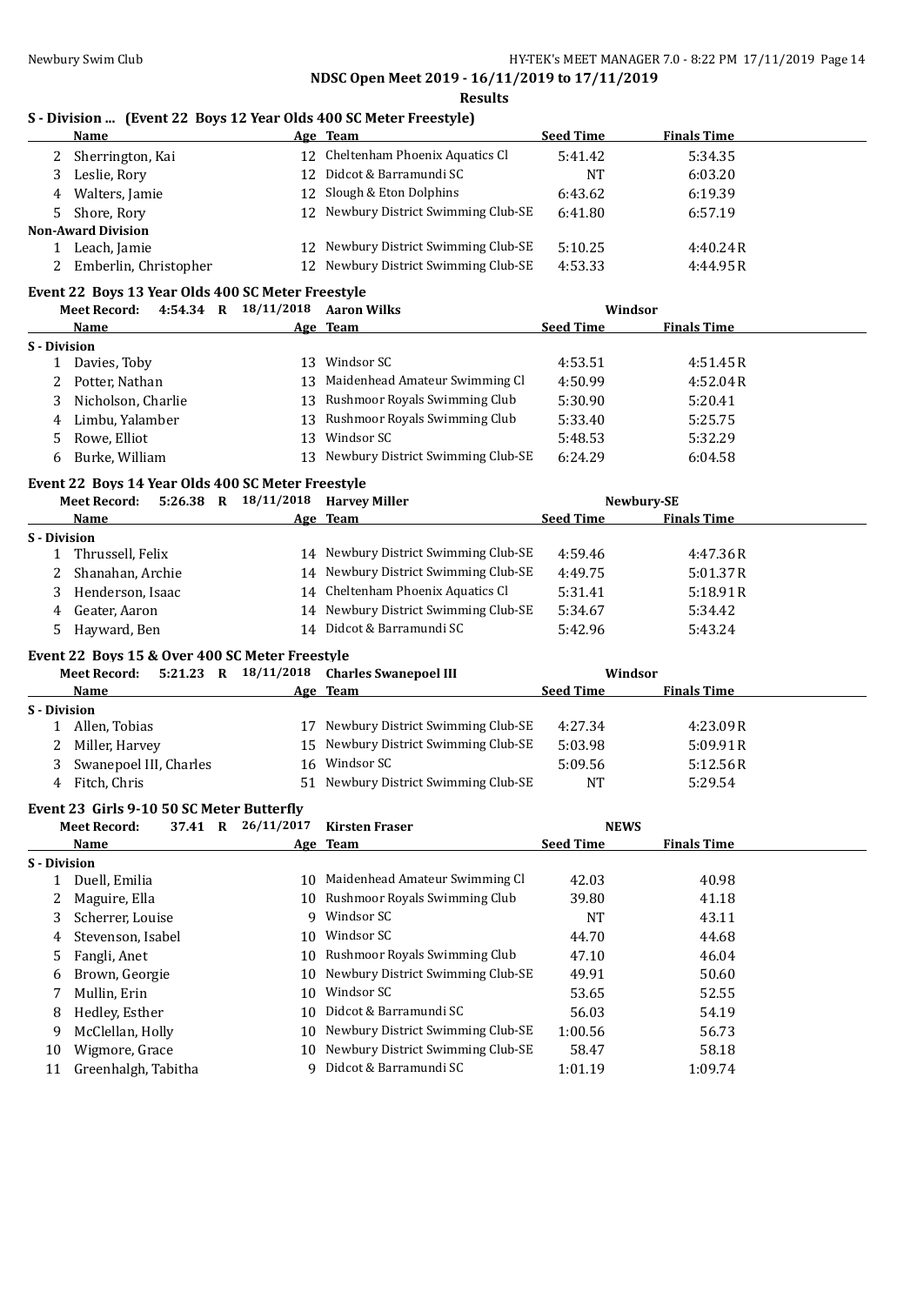**Results**

### **Non-Award Division ... (Event 23 Girls 9-10 50 SC Meter Butterfly)**

|                     | Name                                              |                    | Age Team                             | <b>Seed Time</b> | <b>Finals Time</b> |  |
|---------------------|---------------------------------------------------|--------------------|--------------------------------------|------------------|--------------------|--|
|                     | <b>Non-Award Division</b>                         |                    |                                      |                  |                    |  |
|                     | --- Howley, Rosa                                  |                    | 10 Maidenhead Amateur Swimming Cl    | 54.90            | <b>NS</b>          |  |
|                     | Event 23 Girls 11 Year Olds 50 SC Meter Butterfly |                    |                                      |                  |                    |  |
|                     | <b>Meet Record:</b>                               | 35.63 R 17/11/2013 | <b>Ella Patrick</b>                  |                  | <b>Amersham SC</b> |  |
|                     | Name                                              |                    | Age Team                             | <b>Seed Time</b> | <b>Finals Time</b> |  |
| <b>S</b> - Division |                                                   |                    |                                      |                  |                    |  |
| 1                   | Heard-Norrish, Charlotte                          |                    | 11 Maidenhead Amateur Swimming Cl    | 36.21            | 39.15              |  |
| 2                   | Bevan, Charlotte                                  |                    | 11 Newbury District Swimming Club-SE | 40.40            | 39.75              |  |
| 3                   | Rowe, Brooke                                      |                    | 11 Windsor SC                        | 40.97            | 41.50              |  |
| 4                   | Capper, Lucy                                      |                    | 11 Didcot & Barramundi SC            | <b>NT</b>        | 46.21              |  |
| 5                   | Barlow, Eleanor                                   | 11                 | Newbury District Swimming Club-SE    | 47.04            | 46.64              |  |
| 6                   | Seabrook, Amelie                                  |                    | 11 Didcot & Barramundi SC            | 50.93            | 46.94              |  |
|                     | Stickland, Leila                                  |                    | 11 Rushmoor Royals Swimming Club     | 48.60            | 50.44              |  |
| 7                   |                                                   |                    | 11 Maidenhead Amateur Swimming Cl    |                  |                    |  |
| 8                   | Cannon, Holly                                     |                    | 11 Newbury District Swimming Club-SE | 49.88            | 53.96              |  |
| 9                   | Blake, Jemima                                     |                    |                                      | 51.27            | 54.97              |  |
|                     | Event 23 Girls 12 Year Olds 50 SC Meter Butterfly |                    |                                      |                  |                    |  |
|                     | <b>Meet Record:</b>                               | 33.44 R 26/11/2017 | Hui Qing Q Liew                      |                  | Windsor            |  |
|                     | Name                                              |                    | Age Team                             | <b>Seed Time</b> | <b>Finals Time</b> |  |
| S - Division        |                                                   |                    |                                      |                  |                    |  |
| 1                   | Fraser, Kirsten                                   |                    | 12 Newbury District Swimming Club-SE | 34.88            | 33.91              |  |
| 2                   | Fox, Izzy                                         | 12                 | Newbury District Swimming Club-SE    | 34.52            | 34.99              |  |
| 3                   | Mullin, Eva                                       | 12                 | Windsor SC                           | 36.04            | 36.27              |  |
| 4                   | Shanahan, Aoife                                   |                    | 12 Newbury District Swimming Club-SE | 36.74            | 37.16              |  |
| 5                   | Westbury, Emily                                   | 12                 | Newbury District Swimming Club-SE    | 39.68            | 39.76              |  |
| 6                   | Kendall, Georgina                                 | 12                 | Rushmoor Royals Swimming Club        | 38.20            | 40.10              |  |
| 7                   | Bosley, Lucy                                      | 12                 | Newbury District Swimming Club-SE    | 40.20            | 40.96              |  |
| 8                   | Totays, Johanna                                   | 12                 | Windsor SC                           | 39.60            | 42.26              |  |
| 9                   | Warnes, Holly                                     | 12                 | Rushmoor Royals Swimming Club        | 41.90            | 42.57              |  |
| 10                  | Taylor, Molly                                     | 12                 | Didcot & Barramundi SC               | 41.10            | 44.67              |  |
| 11                  | Marshall, Caitlin                                 | 12                 | Newbury District Swimming Club-SE    | 42.82            | 45.00              |  |
| 12                  | Sztabinska, Natalia                               | 12                 | Newbury District Swimming Club-SE    | 47.40            | x45.09             |  |
| 13                  | Chung, Lucy                                       | 12                 | Didcot & Barramundi SC               | 45.32            | 46.32              |  |
| 14                  | Fitch, Martha                                     |                    | 12 Newbury District Swimming Club-SE | 45.13            | x47.99             |  |
|                     | <b>Non-Award Division</b>                         |                    |                                      |                  |                    |  |
|                     | Lampard, Eleanor                                  |                    | 12 Maidenhead Amateur Swimming Cl    | 39.10            | <b>NS</b>          |  |
| ---                 | Bruce, Giselle                                    |                    | 12 Newbury District Swimming Club-SE | 37.70            | <b>NS</b>          |  |
|                     | Event 23 Girls 13 Year Olds 50 SC Meter Butterfly |                    |                                      |                  |                    |  |
|                     | <b>Meet Record:</b><br>32.26 R                    | 18/11/2018         | <b>Isobel Philpott</b>               |                  | Windsor            |  |
|                     | Name                                              |                    | Age Team                             | <b>Seed Time</b> | <b>Finals Time</b> |  |
| S - Division        |                                                   |                    |                                      |                  |                    |  |
| $\mathbf{1}$        | Wade, Eloise                                      | 13                 | Newbury District Swimming Club-SE    | 32.09            | 32.99              |  |
| 2                   | Callanan, Olivia                                  | 13                 | Windsor SC                           | 34.20            | 33.87              |  |
| 3                   | Nowell, Laura                                     | 13                 | Newbury District Swimming Club-SE    | 33.68            | 34.08              |  |
| 4                   | Newman, Arabella                                  | 13                 | Rushmoor Royals Swimming Club        | 32.60            | 34.24              |  |
| 5                   | Freeman, Caitlin                                  | 13                 | Maidenhead Amateur Swimming Cl       | 37.16            | 35.38              |  |
| 6                   | Cryer, Abby                                       | 13                 | Reading SC                           | 35.99            | 36.49              |  |
| 7                   | Abeyratne, Saffie                                 | 13                 | Windsor SC                           | 36.24            | 37.02              |  |
| 8                   | Marshall, Amy                                     | 13                 | Cheltenham Phoenix Aquatics Cl       | 37.05            | 37.05              |  |
| 9                   | McGowan, Lena                                     |                    | 13 Newbury District Swimming Club-SE | 36.37            | 37.41              |  |
|                     |                                                   |                    |                                      |                  |                    |  |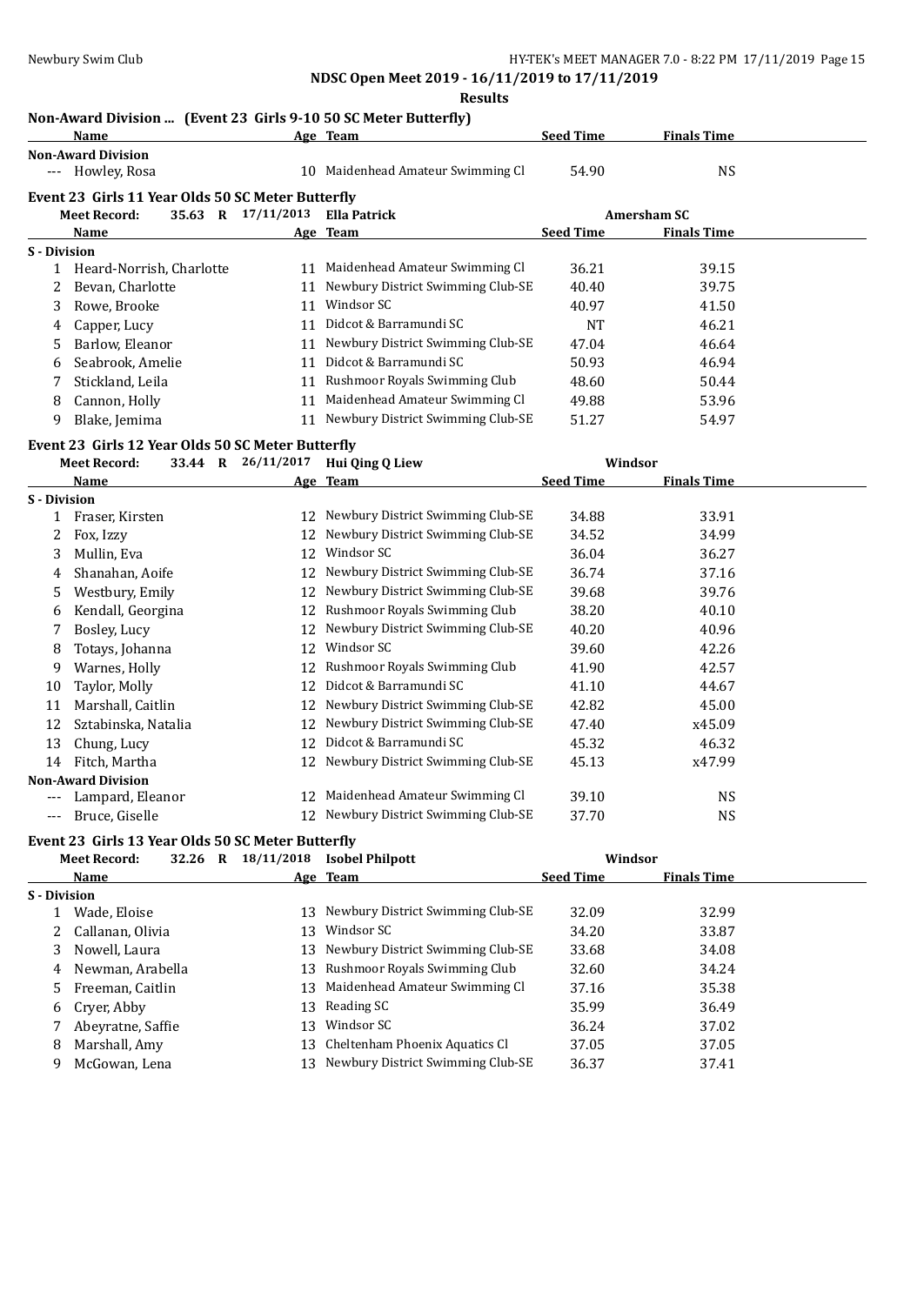**Results**

# **S - Division ... (Event 23 Girls 13 Year Olds 50 SC Meter Butterfly)**

|                     | <u>Name</u>                                                                        |                    | Age Team                                   | <b>Seed Time</b>   | <b>Finals Time</b> |  |
|---------------------|------------------------------------------------------------------------------------|--------------------|--------------------------------------------|--------------------|--------------------|--|
| 10                  | Topolska, Vanda                                                                    |                    | 13 Rushmoor Royals Swimming Club           | 38.20              | 38.37              |  |
| 11                  | Andrews, Lola                                                                      |                    | 13 Windsor SC                              | 36.34              | 38.71              |  |
| 12                  | Townsend, Lily                                                                     |                    | 13 Cheltenham Phoenix Aquatics Cl          | 38.60              | 40.73              |  |
|                     | Event 23 Girls 14 Year Olds 50 SC Meter Butterfly                                  |                    |                                            |                    |                    |  |
|                     | <b>Meet Record:</b>                                                                |                    | 30.94 R 17/11/2013 Poppy Concannon         | <b>DABS</b>        |                    |  |
|                     | Name                                                                               |                    | Age Team                                   | <b>Seed Time</b>   | <b>Finals Time</b> |  |
| <b>S</b> - Division |                                                                                    |                    |                                            |                    |                    |  |
|                     | 1 Liew, Hui Qing                                                                   |                    | 14 Maidenhead Amateur Swimming Cl          | 31.40              | 32.77              |  |
|                     | 2 Ireland, Caitlin                                                                 |                    | 14 Maidenhead Amateur Swimming Cl          | 33.59              | 33.59              |  |
| 3                   | Humphreys, Georgia                                                                 |                    | 14 Newbury District Swimming Club-SE       | 32.03              | 33.67              |  |
| 4                   | Apps, Lily                                                                         |                    | 14 Newbury District Swimming Club-SE       | 36.47              | 35.37              |  |
| 5                   | Bevan, Livvy                                                                       |                    | 14 Newbury District Swimming Club-SE       | 33.13              | 36.24              |  |
| 6                   | Storck-Wihlidal, Claire                                                            |                    | 14 Didcot & Barramundi SC                  | <b>NT</b>          | 39.15              |  |
| 7                   | Wilkinson, Ella                                                                    |                    | 14 Didcot & Barramundi SC                  | 38.96              | 40.49              |  |
|                     |                                                                                    |                    |                                            |                    |                    |  |
|                     | Event 23 Girls 15 & Over 50 SC Meter Butterfly<br><b>Meet Record:</b>              | 33.22 R 18/11/2018 | <b>Ruth E Wyatt</b>                        |                    | Newbury-SE         |  |
|                     | Name                                                                               |                    | Age Team                                   | <b>Seed Time</b>   | <b>Finals Time</b> |  |
| S - Division        |                                                                                    |                    |                                            |                    |                    |  |
| 1                   | Barlow, Freya                                                                      |                    | 15 Newbury District Swimming Club-SE       | 31.03              | 31.31R             |  |
| 2                   | Matthews, Imogen                                                                   |                    | 15 Newbury District Swimming Club-SE       | 32.66              | 32.72R             |  |
| 3                   | Delaney, Bethan                                                                    |                    | 15 Newbury District Swimming Club-SE       | 33.89              | 36.00              |  |
| 4                   | McFadden, Niamh                                                                    |                    | 15 Rushmoor Royals Swimming Club           | 37.80              | 37.47              |  |
|                     |                                                                                    |                    |                                            |                    |                    |  |
|                     | Event 24 Boys 9-10 100 SC Meter Backstroke<br>1:21.90 R 26/11/2017<br>Meet Record: |                    | <b>Christopher Emberlin</b>                | <b>NEWS</b>        |                    |  |
|                     | Name                                                                               |                    | Age Team                                   | <b>Seed Time</b>   | <b>Finals Time</b> |  |
| S - Division        |                                                                                    |                    |                                            |                    |                    |  |
|                     | 1 Lau, Bryan                                                                       |                    | 10 Newbury District Swimming Club-SE       | 1:27.80            | 1:29.89            |  |
| 2                   | Owen, James                                                                        |                    | 10 Windsor SC                              | 1:36.00            | 1:32.71            |  |
| 3                   | Le, Jaden                                                                          |                    | 10 Maidenhead Amateur Swimming Cl          | 1:34.46            | 1:33.01            |  |
| 4                   | McFadden, Finian                                                                   |                    | 10 Rushmoor Royals Swimming Club           | 1:34.90            | 1:34.00            |  |
| 5                   | Friesen, Finley                                                                    |                    | 9 Maidenhead Amateur Swimming Cl           | 1:35.42            | 1:35.16            |  |
| 6                   | Mottram, Edward                                                                    |                    | 10 Windsor SC                              | 1:38.90            | 1:35.68            |  |
| 7                   | Murray, Oliver                                                                     |                    | 9 Maidenhead Amateur Swimming Cl           | <b>NT</b>          | 1:35.96            |  |
| 8                   | Sangamneheri, Theodore                                                             |                    | 9 Maidenhead Amateur Swimming Cl           | 1:42.62            | 1:37.43            |  |
| 9                   | Grayson, Barnaby                                                                   |                    | 10 Newbury District Swimming Club-SE       | <b>NT</b>          | 1:51.13            |  |
|                     | 10 Robinson, Maxwell                                                               |                    | 10 Newbury District Swimming Club-SE       | <b>NT</b>          | 1:56.62            |  |
|                     | 11 Wilkinson, Euan                                                                 |                    | 9 Didcot & Barramundi SC                   | <b>NT</b>          | 2:05.13            |  |
|                     |                                                                                    |                    |                                            |                    |                    |  |
|                     | Event 24 Boys 11 Year Olds 100 SC Meter Backstroke                                 |                    |                                            |                    |                    |  |
|                     | Meet Record:                                                                       |                    | 1:14.40 R 18/11/2018 Christopher Emberlin  |                    | Newbury-SE         |  |
| S - Division        | <b>Name</b>                                                                        |                    | Age Team                                   | <b>Seed Time</b>   | <b>Finals Time</b> |  |
| $\mathbf{1}$        | Ireland, Johnathan                                                                 |                    | 11 Maidenhead Amateur Swimming Cl          | 1:20.94            | 1:18.82            |  |
| 2                   | Papworth, Daniel                                                                   |                    | 11 Rushmoor Royals Swimming Club           | 1:22.60            | 1:20.71            |  |
|                     |                                                                                    |                    |                                            |                    |                    |  |
|                     |                                                                                    |                    |                                            |                    |                    |  |
| 3<br>4              | Kucharskas, Nicholas<br>Mandal, Oviyan                                             |                    | 11 Windsor SC<br>11 Slough & Eton Dolphins | 1:33.53<br>1:32.26 | 1:25.01<br>1:26.29 |  |

5 Howes, Cameron 11 Didcot & Barramundi SC 1:50.25 1:42.40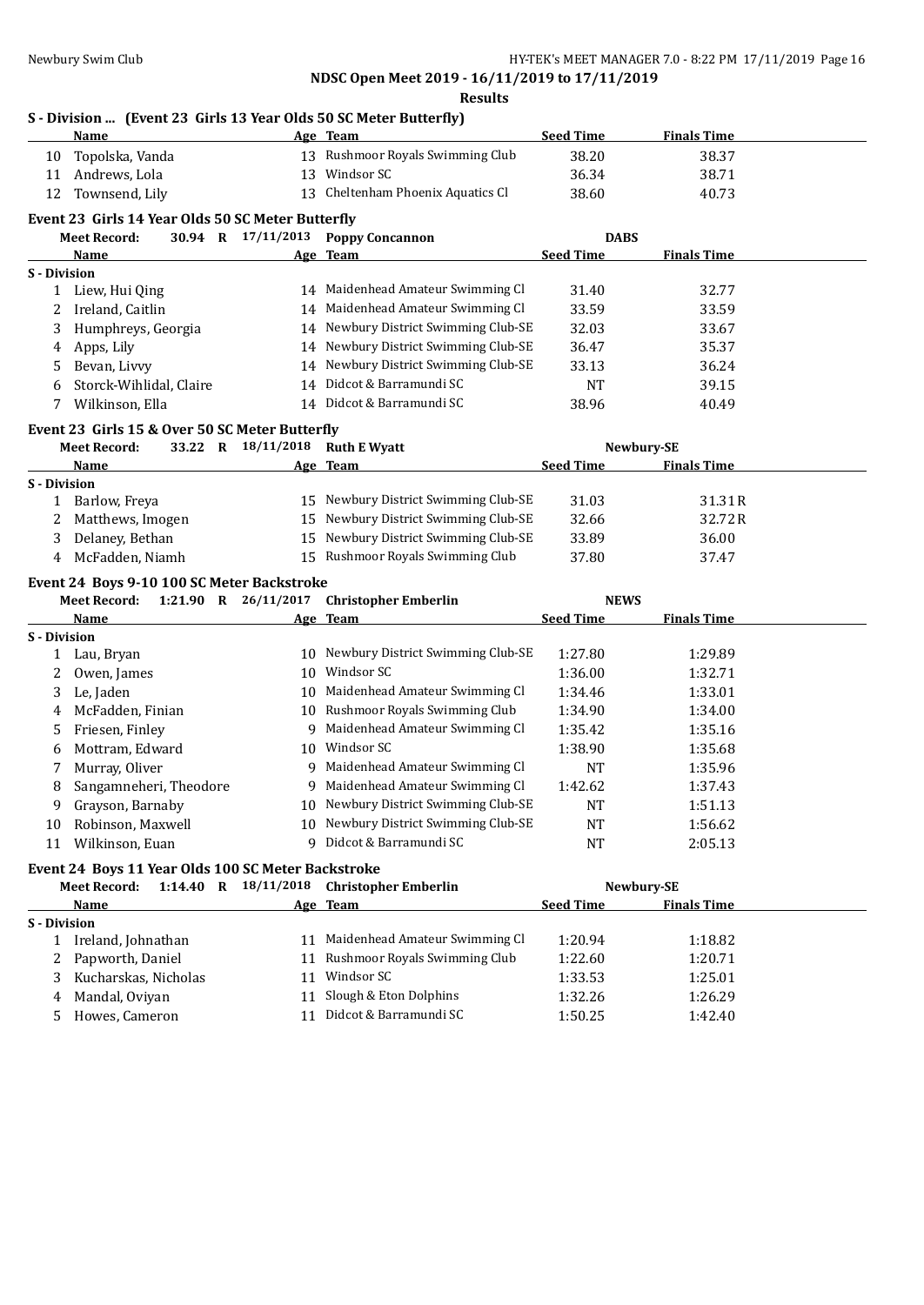**Results**

### **Event 24 Boys 12 Year Olds 100 SC Meter Backstroke**

|                     | $1:14.26$ R<br><b>Meet Record:</b>                                                 | 18/11/2012 | <b>Ryan Sitton</b>                | <b>Newbury</b>   |                    |  |  |  |  |
|---------------------|------------------------------------------------------------------------------------|------------|-----------------------------------|------------------|--------------------|--|--|--|--|
|                     | <b>Name</b>                                                                        |            | Age Team                          | <b>Seed Time</b> | <b>Finals Time</b> |  |  |  |  |
|                     | <b>NFT</b> - Division                                                              |            |                                   |                  |                    |  |  |  |  |
|                     | 1 Emberlin, Christopher                                                            | 12         | Newbury District Swimming Club-SE | 1:10.02          | 1:10.14R           |  |  |  |  |
| S - Division        |                                                                                    |            |                                   |                  |                    |  |  |  |  |
|                     | Owen, William                                                                      | 12         | Windsor SC                        | 1:15.19          | 1:14.71            |  |  |  |  |
|                     | 2 Leach, Jamie                                                                     | 12         | Newbury District Swimming Club-SE | 1:25.56          | 1:17.45            |  |  |  |  |
|                     | 3 Gonias, Demetrios                                                                | 12.        | Didcot & Barramundi SC            | 1:18.57          | 1:18.39            |  |  |  |  |
| 4                   | Shore, Rory                                                                        | 12         | Newbury District Swimming Club-SE | 1:39.15          | 1:32.91            |  |  |  |  |
| $\qquad \qquad - -$ | Riabyi, Kostia                                                                     | 12         | Newbury District Swimming Club-SE | 1:20.12          | X1:14.20           |  |  |  |  |
|                     | <b>Non-Award Division</b>                                                          |            |                                   |                  |                    |  |  |  |  |
| $---$               | Walters, Jamie                                                                     |            | 12 Slough & Eton Dolphins         | 1:30.19          | DQ                 |  |  |  |  |
|                     | 6.4 More than one single or double simultaneous arm pull used to initiate the turn |            |                                   |                  |                    |  |  |  |  |

# **Event 24 Boys 13 Year Olds 100 SC Meter Backstroke**

|              | <b>Meet Record:</b>     | 1:10.40 | $\mathbf R$ | 27/11/2016 | <b>Joseph Buxton</b>                 | <b>REAS-SE</b>   |                    |  |
|--------------|-------------------------|---------|-------------|------------|--------------------------------------|------------------|--------------------|--|
|              | Name                    |         |             |            | Age Team                             | <b>Seed Time</b> | <b>Finals Time</b> |  |
| S - Division |                         |         |             |            |                                      |                  |                    |  |
|              | Brandon, Luke           |         |             | 13.        | Newbury District Swimming Club-SE    | 1:18.90          | 1:12.27            |  |
| 2            | Mellor, Ollie           |         |             |            | 13 Rushmoor Royals Swimming Club     | 1:17.30          | 1:17.95            |  |
| 3.           | Rowe, Elliot            |         |             | 13         | Windsor SC                           | 1:20.06          | 1:20.69            |  |
|              | 4 Owoo, Joshua          |         |             |            | 13 Maidenhead Amateur Swimming Cl    | 1:23.67          | 1:21.41            |  |
|              | Limbu, Yalamber         |         |             |            | 13 Rushmoor Royals Swimming Club     | 1:19.30          | 1:21.52            |  |
| 6            | Parry-Fernandez, Javier |         |             |            | 13 Rushmoor Royals Swimming Club     | 1:24.60          | 1:21.75            |  |
|              | Richardson, Robert      |         |             |            | 13 Newbury District Swimming Club-SE | 1:30.25          | 1:26.29            |  |
|              | Croughan, William       |         |             | 13.        | Newbury District Swimming Club-SE    | NT               | 1:29.05            |  |

## **Event 24 Boys 14 Year Olds 100 SC Meter Backstroke**

|                     | <b>Meet Record:</b> | 1:07.45 | R | 16/11/2014 | <b>Dominic Ward</b>                  |                  | <b>Didcot Barramund</b> |  |
|---------------------|---------------------|---------|---|------------|--------------------------------------|------------------|-------------------------|--|
|                     | Name                |         |   |            | Age Team                             | <b>Seed Time</b> | <b>Finals Time</b>      |  |
| <b>S</b> - Division |                     |         |   |            |                                      |                  |                         |  |
|                     | Ivanescu, Edwin     |         |   | 14         | Windsor SC                           | 1:05.33          | 1:06.87R                |  |
|                     | 2 Buckland, Roman   |         |   |            | 14 Newbury District Swimming Club-SE | 1:16.94          | 1:14.81                 |  |
|                     | 3 Thrussell, Felix  |         |   |            | 14 Newbury District Swimming Club-SE | 1:18.29          | 1:16.29                 |  |
|                     | 4 Henderson, Isaac  |         |   |            | 14 Cheltenham Phoenix Aquatics Cl    | 1:20.56          | 1:18.62                 |  |
|                     | 5 Hayward, Ben      |         |   |            | 14 Didcot & Barramundi SC            | 1:21.53          | 1:21.69                 |  |
| 6                   | Scherrer, Augustin  |         |   |            | 14 Windsor SC                        | NT               | 1:22.14                 |  |
|                     | Butler, Oliver      |         |   |            | 14 Newbury District Swimming Club-SE | 1:28.68          | 1:24.83                 |  |

# **Event 24 Boys 15 & Over 100 SC Meter Backstroke**

|                     | Meet Record:                                       | $1:25.02$ R | 18/11/2018 | <b>Daniel Jackson</b>                |                  | Newbury-SE         |  |
|---------------------|----------------------------------------------------|-------------|------------|--------------------------------------|------------------|--------------------|--|
|                     | Name                                               |             |            | Age Team                             | <b>Seed Time</b> | <b>Finals Time</b> |  |
| <b>S</b> - Division |                                                    |             |            |                                      |                  |                    |  |
|                     | Stearn, Oliver                                     |             |            | 16 Windsor SC                        | 1:08.29          | 1:09.20R           |  |
| 2                   | Hargreaves, James                                  |             | 15         | Windsor SC                           | 1:13.19          | 1:15.81R           |  |
|                     | Fitch, Chris                                       |             |            | 51 Newbury District Swimming Club-SE | 1:17.39          | 1:15.91R           |  |
| 4                   | Miller, Harvey                                     |             |            | 15 Newbury District Swimming Club-SE | 1:20.96          | 1:20.58R           |  |
|                     | Event 25 Girls 11 Year Olds 200 SC Meter Butterfly |             |            |                                      |                  |                    |  |
|                     | <b>Name</b>                                        |             |            | Age Team                             | <b>Seed Time</b> | <b>Finals Time</b> |  |
|                     | <b>Non-Award Division</b>                          |             |            |                                      |                  |                    |  |
|                     | Heard-Norrish, Charlotte                           |             | 11         | Maidenhead Amateur Swimming Cl       | 3:13.90          | NS                 |  |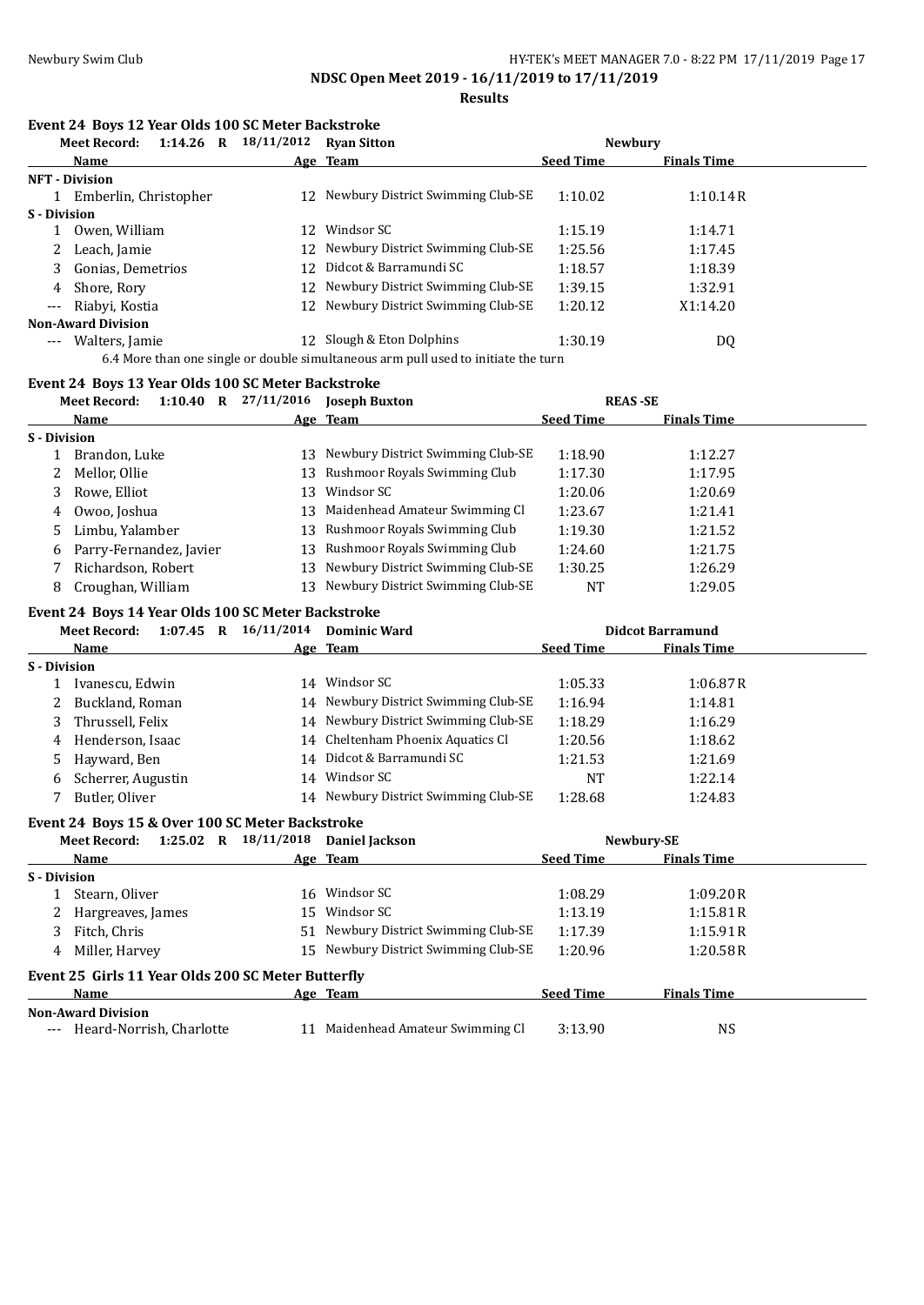**NDSC Open Meet 2019 - 16/11/2019 to 17/11/2019**

**Results**

| <b>Finals Time</b>              |
|---------------------------------|
|                                 |
| 2:59.29                         |
| 3:14.45                         |
| 3:19.49                         |
|                                 |
| <b>Finals Time</b>              |
|                                 |
| 3:06.62                         |
| 3:10.49                         |
| 3:10.84                         |
| 3:17.76                         |
| 4:06.90                         |
|                                 |
| Newbury-SE                      |
| Seed Time<br><b>Finals Time</b> |
|                                 |
| 3:12.27                         |
|                                 |
| <b>Finals Time</b>              |
| 2:45.69                         |
| 2:45.76                         |
|                                 |

|                     | 1:32.37<br><b>Meet Record:</b><br>R | 26/11/2017 | <b>Iamie Leach</b>                | <b>NEWS</b>      |                    |
|---------------------|-------------------------------------|------------|-----------------------------------|------------------|--------------------|
|                     | <b>Name</b>                         |            | Age Team                          | <b>Seed Time</b> | <b>Finals Time</b> |
| <b>S</b> - Division |                                     |            |                                   |                  |                    |
|                     | Lau, Bryan                          | 10         | Newbury District Swimming Club-SE | 1:38.08          | 1:39.86            |
|                     | Owen, James                         | 10         | Windsor SC                        | 1:51.58          | 1:49.88            |
| 3                   | Gohil, Jay                          | 10         | Windsor SC                        | 1:49.98          | 1:50.13            |
| 4                   | Murray, Oliver                      | 9          | Maidenhead Amateur Swimming Cl    | 1:50.48          | 1:51.55            |
| 5                   | Mottram. Edward                     | 10         | Windsor SC                        | 1:57.90          | 1:55.24            |
| 6                   | Sangamneheri, Theodore              | 9          | Maidenhead Amateur Swimming Cl    | <b>NT</b>        | 1:57.88            |
|                     | Abeyratne, Kye                      | 10         | Windsor SC                        | 1:58.36          | 1:58.60            |
| 8                   | Yates, Samuel                       | 10         | Rushmoor Royals Swimming Club     | 2:00.10          | 1:58.91            |
| 9                   | Legge, Joseph                       | 9          | Rushmoor Royals Swimming Club     | 2:08.30          | 1:59.51            |
|                     | <b>Non-Award Division</b>           |            |                                   |                  |                    |
| $\qquad \qquad - -$ | Wilkinson, Euan                     | q          | Didcot & Barramundi SC            | NT               | DQ                 |

7.6 Did not touch at turn or finish with both hands, or touch not simultaneous

# **Event 26 Boys 11 Year Olds 100 SC Meter Breaststroke**

| <b>Meet Record:</b> |                     |                                                                            |             |            |                                            |                                                                  |                         |
|---------------------|---------------------|----------------------------------------------------------------------------|-------------|------------|--------------------------------------------|------------------------------------------------------------------|-------------------------|
| Name                |                     |                                                                            |             |            | <b>Seed Time</b>                           | <b>Finals Time</b>                                               |                         |
|                     |                     |                                                                            |             |            |                                            |                                                                  |                         |
|                     |                     |                                                                            |             |            | 1:35.90                                    | 1:35.29                                                          |                         |
|                     |                     |                                                                            |             | Windsor SC | 1:46.36                                    | 1:40.36                                                          |                         |
|                     |                     |                                                                            | 11          |            | 1:54.38                                    | 1:46.56                                                          |                         |
|                     |                     |                                                                            |             | Windsor SC | 1:56.21                                    | 1:58.09                                                          |                         |
|                     | <b>S</b> - Division | Cook. Oliver<br>Kucharskas, Nicholas<br>Cook, Laurence<br>Swanepoel, Ralph | $1:30.98$ R |            | Age Team<br>Maidenhead Amateur Swimming Cl | 16/11/2014 Christopher Sims<br>Newbury District Swimming Club-SE | <b>Didcot Barramund</b> |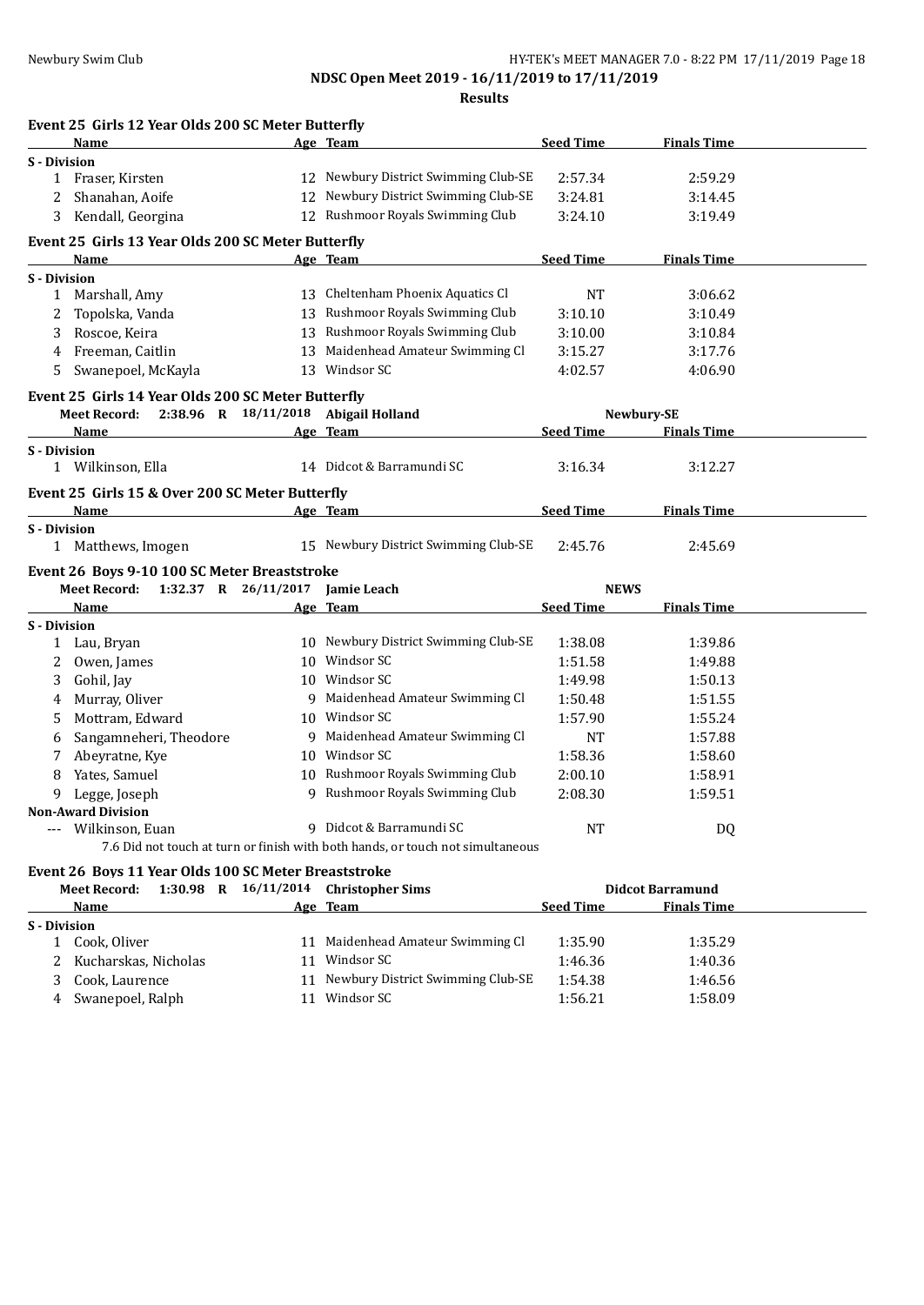**Results**

| Event 26 Boys 12 Year Olds 100 SC Meter Breaststroke  |                          |                                              |                  |                               |  |
|-------------------------------------------------------|--------------------------|----------------------------------------------|------------------|-------------------------------|--|
| Meet Record:                                          |                          | 1:28.19 R 18/11/2018 Jude Borg-Cardona       |                  | Windsor                       |  |
| Name                                                  |                          | Age Team                                     | <b>Seed Time</b> | <b>Finals Time</b>            |  |
| S - Division                                          |                          |                                              |                  |                               |  |
| Owen, William<br>1                                    |                          | 12 Windsor SC                                | 1:27.90          | 1:30.32                       |  |
| Buckingham, Luke<br>2                                 |                          | 12 Rushmoor Royals Swimming Club             | 1:31.40          | 1:32.07                       |  |
| Mottram, Joseph<br>3                                  | 12                       | Windsor SC                                   | 1:34.09          | 1:32.36                       |  |
| Supov, Anton<br>4                                     | 12                       | Maidenhead Amateur Swimming Cl               | 1:48.15          | 1:41.30                       |  |
| Shore, Rory<br>5                                      |                          | 12 Newbury District Swimming Club-SE         | 1:54.79          | 1:48.51                       |  |
| Event 26 Boys 13 Year Olds 100 SC Meter Breaststroke  |                          |                                              |                  |                               |  |
| Meet Record: 1:17.68 R 18/11/2018 Can Tugcetin        |                          |                                              |                  | Newbury-SE                    |  |
| Name                                                  |                          | Age Team                                     | <b>Seed Time</b> | <b>Finals Time</b>            |  |
| <b>S</b> - Division                                   |                          |                                              |                  |                               |  |
| 1 Holland, James                                      |                          | 13 Newbury District Swimming Club-SE         | 1:39.92          | 1:39.08                       |  |
| 2 Richardson, Robert                                  |                          | 13 Newbury District Swimming Club-SE         | 1:38.42          | 1:40.87                       |  |
| Burke, William<br>3                                   |                          | 13 Newbury District Swimming Club-SE         | 1:53.58          | 1:45.70                       |  |
| Event 26 Boys 14 Year Olds 100 SC Meter Breaststroke  |                          |                                              |                  |                               |  |
| Meet Record: 1:17.18 R 27/11/2016                     |                          | <b>Ellis Dixon</b>                           | <b>NEWS</b>      |                               |  |
| Name                                                  |                          | Age Team                                     | <b>Seed Time</b> | <b>Finals Time</b>            |  |
| <b>S</b> - Division                                   |                          |                                              |                  |                               |  |
| 1 Deutschmann, Matthew                                |                          | 14 Maidenhead Amateur Swimming Cl            | 1:16.35          | 1:16.42R                      |  |
| Shanahan, Archie<br>$2^{\circ}$                       |                          | 14 Newbury District Swimming Club-SE         | 1:22.28          | 1:23.13                       |  |
| Thrussell, Felix<br>3                                 |                          | 14 Newbury District Swimming Club-SE         | 1:25.81          | 1:24.25                       |  |
| Scherrer, Augustin<br>4                               |                          | 14 Windsor SC                                | <b>NT</b>        | 1:33.57                       |  |
| Butler, Oliver<br>5                                   |                          | 14 Newbury District Swimming Club-SE         | 1:39.01          | 1:36.06                       |  |
| Event 26 Boys 15 & Over 100 SC Meter Breaststroke     |                          |                                              |                  |                               |  |
| Meet Record: 1:12.97 R 18/11/2018 Ellis Dixon         |                          |                                              |                  | Newbury-SE                    |  |
| Name                                                  |                          | Age Team                                     | <b>Seed Time</b> | <b>Finals Time</b>            |  |
| S - Division                                          |                          |                                              |                  |                               |  |
| 1 Stearn, Oliver                                      |                          | 16 Windsor SC                                | 1:10.80          | 1:13.22                       |  |
| 2 Hargreaves, James                                   |                          | 15 Windsor SC                                | 1:18.83          | 1:17.79                       |  |
|                                                       |                          |                                              |                  |                               |  |
| Event 27 Girls 9-10 200 SC Meter Breaststroke         | $3:17.73$ R $18/11/2018$ |                                              |                  |                               |  |
| <b>Meet Record:</b>                                   |                          | <b>Rhiannon Thomas</b><br>Age Team           |                  | Windsor<br><b>Finals Time</b> |  |
| Name<br>S - Division                                  |                          |                                              | <b>Seed Time</b> |                               |  |
| 1 Maguire, Ella                                       |                          | 10 Rushmoor Royals Swimming Club             | 3:50.00          | 3:40.47                       |  |
| 2 Brown, Georgie                                      |                          | 10 Newbury District Swimming Club-SE 4:07.38 |                  | 3:54.40                       |  |
|                                                       |                          | 10 Rushmoor Royals Swimming Club             |                  |                               |  |
| Fangli, Anet<br>3                                     |                          |                                              | 4:22.80          | 3:57.29                       |  |
| Hedley, Esther<br>4                                   | 10                       | Didcot & Barramundi SC                       | 4:22.72          | 4:18.87                       |  |
| Greenhalgh, Tabitha<br>5.                             | q                        | Didcot & Barramundi SC                       | 4:38.72          | 4:40.95                       |  |
| <b>Non-Award Division</b>                             |                          | 10 Maidenhead Amateur Swimming Cl            |                  |                               |  |
| Howley, Rosa<br>$---$                                 |                          |                                              | 3:55.42          | <b>NS</b>                     |  |
| Event 27 Girls 11 Year Olds 200 SC Meter Breaststroke |                          |                                              |                  |                               |  |
| <b>Meet Record:</b>                                   | 3:20.49 R 18/11/2018     | <b>Charlotte Brown</b>                       |                  | Newbury-SE                    |  |
| Name                                                  |                          | Age Team                                     | <b>Seed Time</b> | <b>Finals Time</b>            |  |
| <b>S</b> - Division                                   |                          |                                              |                  |                               |  |
| Thomas, Rhiannon<br>1                                 |                          | 11 Windsor SC                                | 3:11.32          | 3:11.92R                      |  |
| Wade, Grace<br>2                                      | 11                       | Newbury District Swimming Club-SE            | 3:33.75          | 3:27.30                       |  |
| Capper, Lucy<br>3                                     |                          | 11 Didcot & Barramundi SC                    | 3:40.23          | 3:39.18                       |  |
|                                                       |                          |                                              |                  |                               |  |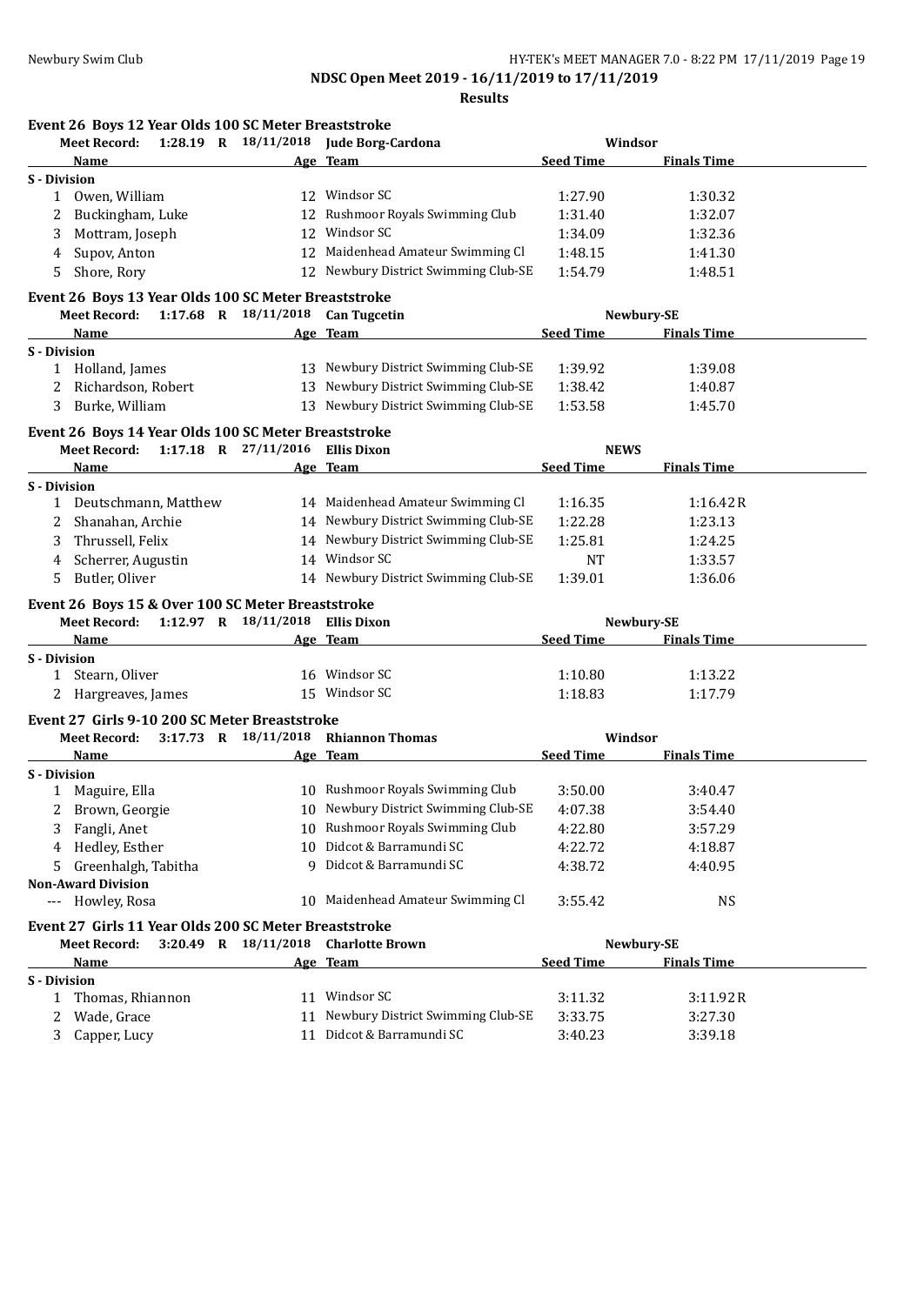**Results**

| S - Division  (Event 27 Girls 11 Year Olds 200 SC Meter Breaststroke) |  |  |  |
|-----------------------------------------------------------------------|--|--|--|
|                                                                       |  |  |  |

|                     | Name                                                  |                          | Age Team                                    | <b>Seed Time</b> | <b>Finals Time</b> |  |
|---------------------|-------------------------------------------------------|--------------------------|---------------------------------------------|------------------|--------------------|--|
|                     | 4 Stickland, Leila                                    |                          | 11 Rushmoor Royals Swimming Club            | 4:00.90          | 3:59.91            |  |
| 5.                  | Cannon, Holly                                         |                          | 11 Maidenhead Amateur Swimming Cl           | 4:28.31          | 4:12.05            |  |
|                     | <b>Non-Award Division</b>                             |                          |                                             |                  |                    |  |
| ---                 | Rowe, Brooke                                          |                          | 11 Windsor SC                               | 3:46.63          | <b>NS</b>          |  |
|                     |                                                       |                          |                                             |                  |                    |  |
|                     | Event 27 Girls 12 Year Olds 200 SC Meter Breaststroke |                          |                                             |                  |                    |  |
|                     | <b>Meet Record:</b>                                   | 3:04.37 R 18/11/2018     | <b>Eloise F Wade</b>                        |                  | Newbury-SE         |  |
|                     | Name                                                  |                          | Age Team                                    | <b>Seed Time</b> | <b>Finals Time</b> |  |
| <b>S</b> - Division |                                                       |                          | 12 Newbury District Swimming Club-SE        |                  |                    |  |
| $\mathbf{1}$        | Brown, Charlotte                                      |                          |                                             | 3:08.72          | 3:09.58            |  |
| 2                   | Hooper, Hannah                                        | 12                       | Rushmoor Royals Swimming Club<br>Windsor SC | 3:24.70          | 3:21.82            |  |
| 3                   | Totays, Johanna                                       | 12                       |                                             | 3:14.86          | 3:22.22            |  |
| 4                   | Warnes, Holly                                         |                          | 12 Rushmoor Royals Swimming Club            | 3:27.00          | 3:33.46            |  |
| 5                   | Reeves, Alyssa                                        | 12                       | Didcot & Barramundi SC                      | 3:31.52          | 3:34.89            |  |
| 6                   | Chung, Lucy                                           |                          | 12 Didcot & Barramundi SC                   | <b>NT</b>        | 3:57.64            |  |
|                     | Event 27 Girls 13 Year Olds 200 SC Meter Breaststroke |                          |                                             |                  |                    |  |
|                     | <b>Meet Record:</b>                                   | $3:01.20$ R $18/11/2018$ | Olivia Bevan                                |                  | Newbury-SE         |  |
|                     | Name                                                  |                          | Age Team                                    | <b>Seed Time</b> | <b>Finals Time</b> |  |
| <b>S</b> - Division |                                                       |                          |                                             |                  |                    |  |
|                     | 1 Wade, Eloise                                        |                          | 13 Newbury District Swimming Club-SE        | 3:00.02          | 2:54.97R           |  |
| 2                   | Andrews, Lola                                         |                          | 13 Windsor SC                               | 3:06.89          | 3:09.41            |  |
| 3                   | Callanan, Olivia                                      |                          | 13 Windsor SC                               | 3:08.03          | 3:13.61            |  |
| 4                   | Topolska, Vanda                                       |                          | 13 Rushmoor Royals Swimming Club            | 3:14.80          | 3:14.71            |  |
| 5                   | Abeyratne, Saffie                                     |                          | 13 Windsor SC                               | 3:16.69          | 3:17.19            |  |
| 6                   | Townsend, Lily                                        | 13                       | Cheltenham Phoenix Aquatics Cl              | 3:22.73          | 3:32.35            |  |
| 7                   | Harrison, Rebecca                                     |                          | 13 Rushmoor Royals Swimming Club            | 3:38.70          | 3:34.78            |  |
| 8                   | Street, Katie                                         |                          | 13 Newbury District Swimming Club-SE        | 3:55.00          | 3:51.21            |  |
|                     |                                                       |                          |                                             |                  |                    |  |
|                     | Event 27 Girls 14 Year Olds 200 SC Meter Breaststroke |                          |                                             |                  |                    |  |
|                     | <b>Meet Record:</b>                                   | 3:11.73 R 18/11/2018     | <b>Millicent Russell</b>                    |                  | Windsor            |  |
|                     | Name                                                  |                          | Age Team                                    | <b>Seed Time</b> | <b>Finals Time</b> |  |
| <b>S</b> - Division |                                                       |                          | 14 Maidenhead Amateur Swimming Cl           |                  |                    |  |
|                     | 1 Liew, Hui Qing                                      |                          | 14 Newbury District Swimming Club-SE        | 2:55.10          | 2:52.26R           |  |
|                     | Bevan, Livvy                                          |                          |                                             | 2:57.14          | 3:00.51R           |  |
| 3                   | Green, Eilidh                                         |                          | 14 Windsor SC                               | 2:59.60          | 3:01.37R           |  |
|                     | Event 27 Girls 15 & Over 200 SC Meter Breaststroke    |                          |                                             |                  |                    |  |
|                     | Name                                                  |                          | Age Team                                    | <b>Seed Time</b> | <b>Finals Time</b> |  |
| <b>S</b> - Division |                                                       |                          |                                             |                  |                    |  |
|                     | 1 Wallis, Viv                                         |                          | 16 Newbury District Swimming Club-SE        | 2:53.45          | 2:54.65            |  |
| 2                   | Garthside, Annabelle                                  | 15                       | Maidenhead Amateur Swimming Cl              | 2:55.23          | 3:01.36            |  |
| 3                   | Delaney, Bethan                                       | 15                       | Newbury District Swimming Club-SE           | 2:56.01          | 3:01.53            |  |
| 4                   | Day, Heather                                          | 15                       | Didcot & Barramundi SC                      | 3:03.43          | 3:15.32            |  |
|                     | <b>Non-Award Division</b>                             |                          |                                             |                  |                    |  |
| ---                 | Andrea, Karina                                        | 15                       | Maidenhead Amateur Swimming Cl              | 2:44.40          | <b>NS</b>          |  |
|                     | Event 28 Boys 9-10 50 SC Meter Freestyle              |                          |                                             |                  |                    |  |
|                     | <b>Meet Record:</b>                                   | 31.94 R 22/11/2015       | <b>Kaleb Fox-Jones</b>                      | <b>NEWS</b>      |                    |  |
|                     | Name                                                  | Age                      | <b>Team</b>                                 | <b>Seed Time</b> | <b>Finals Time</b> |  |
| S - Division        |                                                       |                          |                                             |                  |                    |  |
|                     | 1 Lau, Bryan                                          | 10                       | Newbury District Swimming Club-SE           | 33.63            | 33.45              |  |
| $\mathbf{2}$        | McFadden, Finian                                      | 10                       | Rushmoor Royals Swimming Club               | 37.50            | 36.31              |  |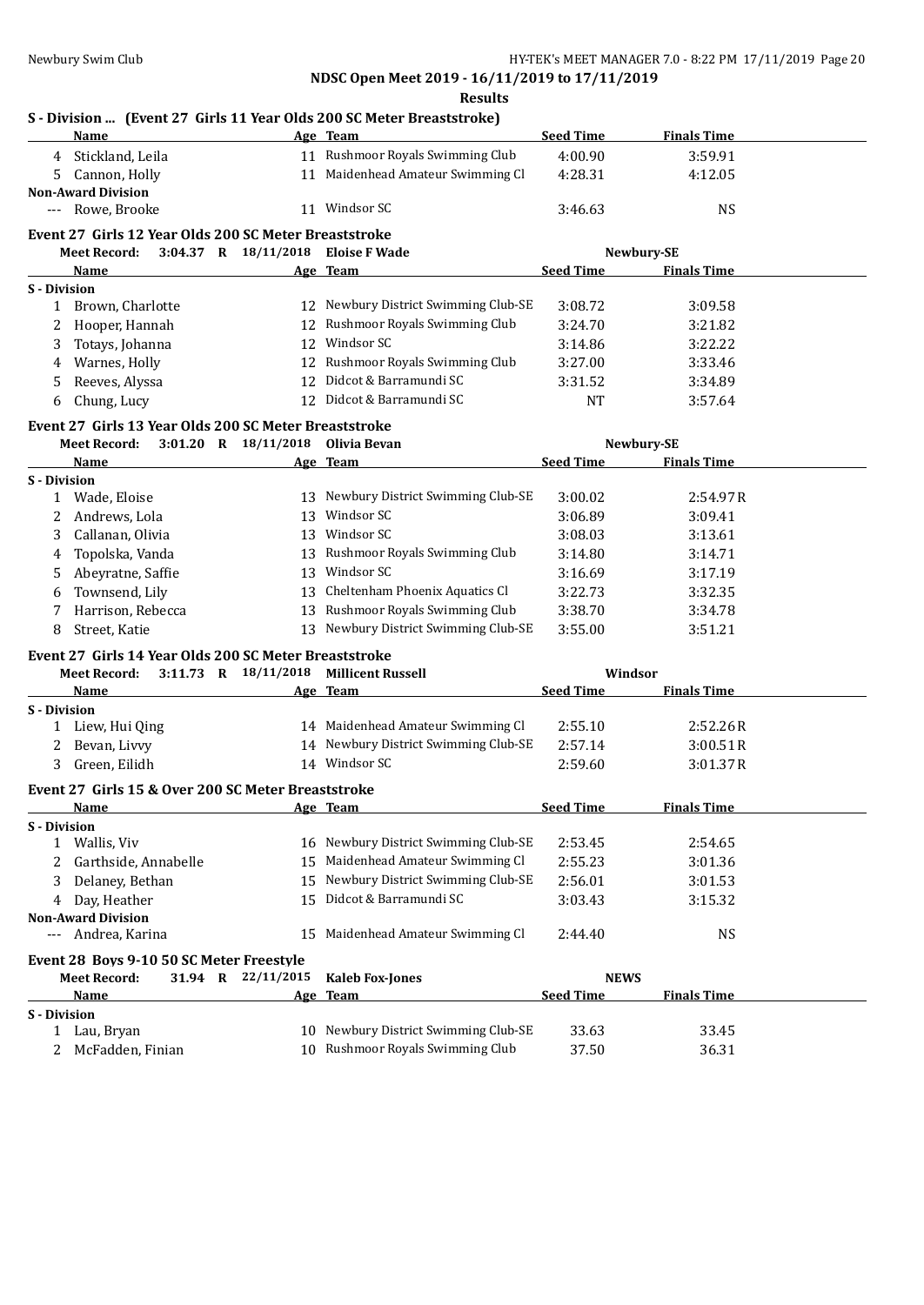**NDSC Open Meet 2019 - 16/11/2019 to 17/11/2019 Results**

## **S - Division ... (Event 28 Boys 9-10 50 SC Meter Freestyle)**

|    | Name                   |    | Age Team                          | <b>Seed Time</b> | <b>Finals Time</b> |  |
|----|------------------------|----|-----------------------------------|------------------|--------------------|--|
| 3  | Leach, Daniel          | 10 | Newbury District Swimming Club-SE | 37.20            | 36.81              |  |
| 4  | Le, Jaden              | 10 | Maidenhead Amateur Swimming Cl    | 37.44            | 37.58              |  |
| 5. | Owen, James            | 10 | Windsor SC                        | 38.35            | 38.22              |  |
| 6  | Sangamneheri, Theodore | 9  | Maidenhead Amateur Swimming Cl    | 41.38            | 38.28              |  |
|    | Murray, Oliver         | 9  | Maidenhead Amateur Swimming Cl    | 39.88            | 39.31              |  |
| 8  | Gohil, Jay             | 10 | Windsor SC                        | 37.19            | 39.61              |  |
| 9  | Friesen, Finley        | 9  | Maidenhead Amateur Swimming Cl    | 41.92            | 40.58              |  |
| 10 | Davison, Alexander     | 10 | Maidenhead Amateur Swimming Cl    | 44.88            | 40.82              |  |
| 11 | Yates, Samuel          | 10 | Rushmoor Royals Swimming Club     | 37.30            | 41.25              |  |
| 12 | Grant, Jake            | 9  | Didcot & Barramundi SC            | <b>NT</b>        | 42.96              |  |
| 13 | Mottram, Edward        | 10 | Windsor SC                        | 41.09            | 43.00              |  |
| 14 | Hancock, Harvey        | 10 | Didcot & Barramundi SC            | 48.06            | 43.58              |  |
| 15 | Grayson, Barnaby       | 10 | Newbury District Swimming Club-SE | 43.84            | 43.93              |  |
| 16 | Robinson, Maxwell      | 10 | Newbury District Swimming Club-SE | 46.81            | 44.01              |  |
| 17 | Fitch, Amos            | 10 | Newbury District Swimming Club-SE | NT               | 45.27              |  |
| 18 | Legge, Joseph          | 9  | Rushmoor Royals Swimming Club     | 48.40            | 46.50              |  |
| 19 | Wilkinson, Euan        | 9  | Didcot & Barramundi SC            | <b>NT</b>        | 47.46              |  |
| 20 | Abeyratne, Kye         | 10 | Windsor SC                        | 45.10            | 49.44              |  |

### **Event 28 Boys 11 Year Olds 50 SC Meter Freestyle**

|                   | <b>Meet Record:</b>                                      | 31.51 R | 17/11/2013 | <b>James McClenn</b>              | <b>MADS</b>      |                    |  |
|-------------------|----------------------------------------------------------|---------|------------|-----------------------------------|------------------|--------------------|--|
|                   | Name                                                     |         |            | Age Team                          | <b>Seed Time</b> | <b>Finals Time</b> |  |
| S - Division      |                                                          |         |            |                                   |                  |                    |  |
|                   | Cook, Oliver                                             |         | 11         | Maidenhead Amateur Swimming Cl    | 32.90            | 32.44              |  |
|                   | Papworth, Daniel                                         |         | 11         | Rushmoor Royals Swimming Club     | 32.40            | 32.66              |  |
| 3.                | Canton, Sebastian                                        |         | 11         | Maidenhead Amateur Swimming Cl    | 34.53            | 34.26              |  |
| 4                 | Mandal, Oviyan                                           |         | 11         | Slough & Eton Dolphins            | 45.27            | 35.00              |  |
| 5.                | Cook, Laurence                                           |         | 11         | Newbury District Swimming Club-SE | 38.81            | 37.77              |  |
| 6                 | Swanepoel, Ralph                                         |         | 11         | Windsor SC                        | 38.69            | 38.54              |  |
|                   | Howes, Cameron                                           |         | 11         | Didcot & Barramundi SC            | 44.63            | 39.27              |  |
|                   | <b>Non-Award Division</b>                                |         |            |                                   |                  |                    |  |
| $---$             | Kucharskas, Nicholas<br>4.4 Start before starting signal |         | 11         | Windsor SC                        | 36.63            | DQ                 |  |
| $\qquad \qquad -$ | Quinn, Will                                              |         |            | Newbury District Swimming Club-SE | 42.07            | <b>NS</b>          |  |

### **Event 28 Boys 12 Year Olds 50 SC Meter Freestyle**

| <b>Meet Record:</b> | R | 18/11/2012                                                                             | <b>Ryan Sitton</b>                |                            |                    |                |
|---------------------|---|----------------------------------------------------------------------------------------|-----------------------------------|----------------------------|--------------------|----------------|
| Name                |   |                                                                                        |                                   | <b>Seed Time</b>           | <b>Finals Time</b> |                |
| <b>S</b> - Division |   |                                                                                        |                                   |                            |                    |                |
| Leach, Jamie        |   | 12                                                                                     | Newbury District Swimming Club-SE | 28.94                      | 29.05R             |                |
|                     |   | 12                                                                                     | Didcot & Barramundi SC            | 30.85                      | 30.75              |                |
| Owen, William       |   | 12                                                                                     | Windsor SC                        | 31.72                      | 31.73              |                |
| Mottram, Joseph     |   | 12                                                                                     | Windsor SC                        | 32.26                      | 32.43              |                |
| Supov, Anton        |   | 12                                                                                     | Maidenhead Amateur Swimming Cl    | 34.20                      | 33.59              |                |
| Leslie, Rory        |   | 12                                                                                     | Didcot & Barramundi SC            | 37.13                      | 34.14              |                |
|                     |   |                                                                                        | Newbury District Swimming Club-SE | 35.37                      | 35.45              |                |
|                     |   | 12                                                                                     | Rushmoor Royals Swimming Club     | 36.10                      | 36.50              |                |
| Shore, Rory         |   | 12                                                                                     | Newbury District Swimming Club-SE | 36.89                      | 38.49              |                |
|                     |   |                                                                                        | Newbury District Swimming Club-SE | 45.45                      | 40.65              |                |
| Croughan, Peter     |   |                                                                                        | Newbury District Swimming Club-SE | 49.00                      | 48.96              |                |
| Riabyi, Kostia      |   |                                                                                        | Newbury District Swimming Club-SE | 31.90                      | X30.68             |                |
|                     |   | 30.05<br>Gonias, Demetrios<br>Narayanan, Yuvaa<br>Buckingham, Luke<br>Croughan, Joseph |                                   | Age Team<br>12<br>12<br>12 |                    | <b>Newbury</b> |